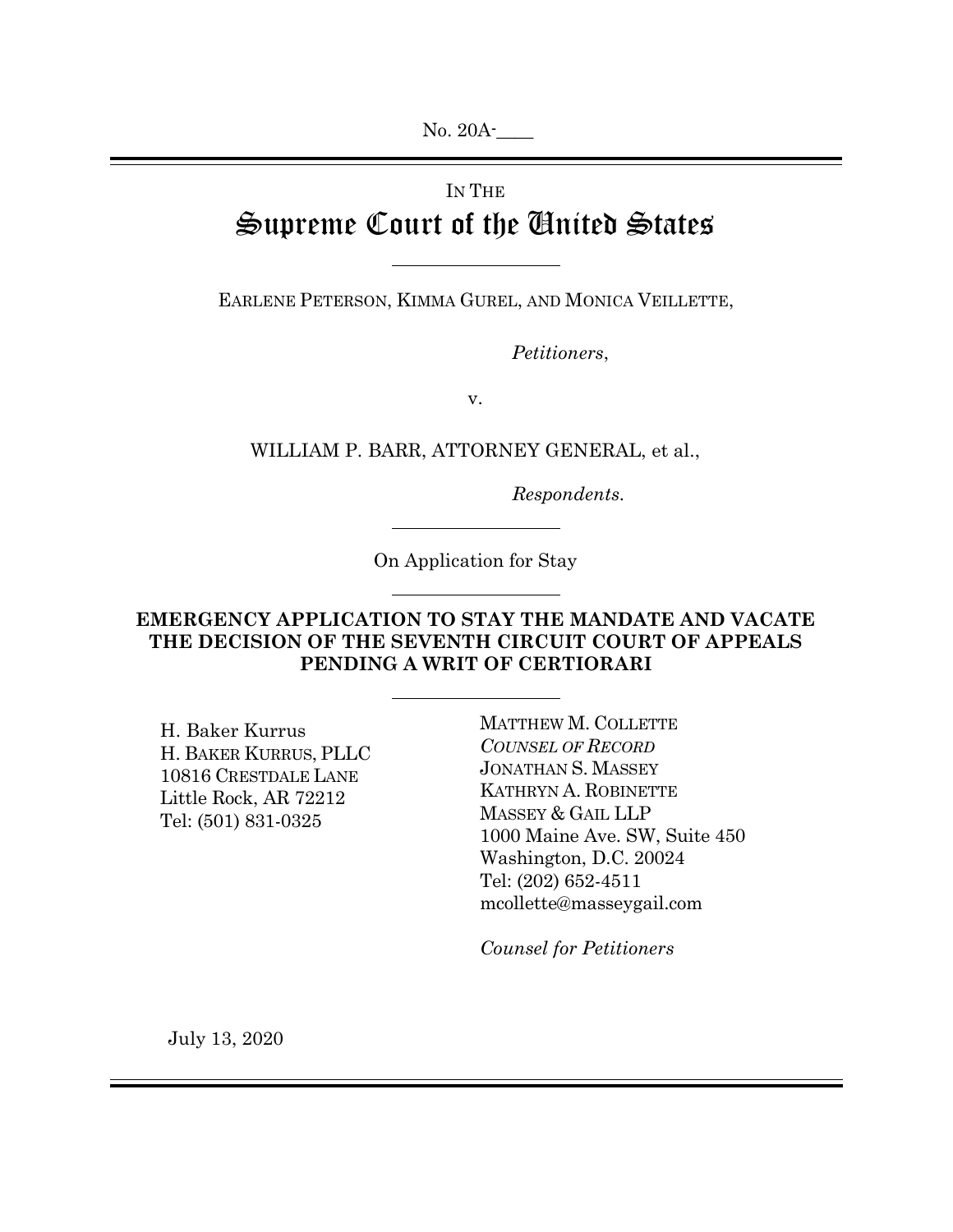#### PARTIES TO THE PROCEEDING

Earlene Branch Peterson, Kimma Gurel, and Monica Veillette, petitioners on review, were the plaintiffs-appellees below.

William P. Barr, Attorney General, the U.S. Department of Justice; Michael Carvajal, Director, Federal Bureau of Prisons; and T.J. Watson, Complex Warden, U.S. Penitentiary Terre Haute; in their official capacities, are respondents on review.

William P. Barr, Attorney General, the U.S. Department of Justice; Michael Carvajal, Director, Federal Bureau of Prisons; and T.J. Watson, Complex Warden, U.S. Penitentiary Terre Haute; in their official capacities, were the defendants-appellants below.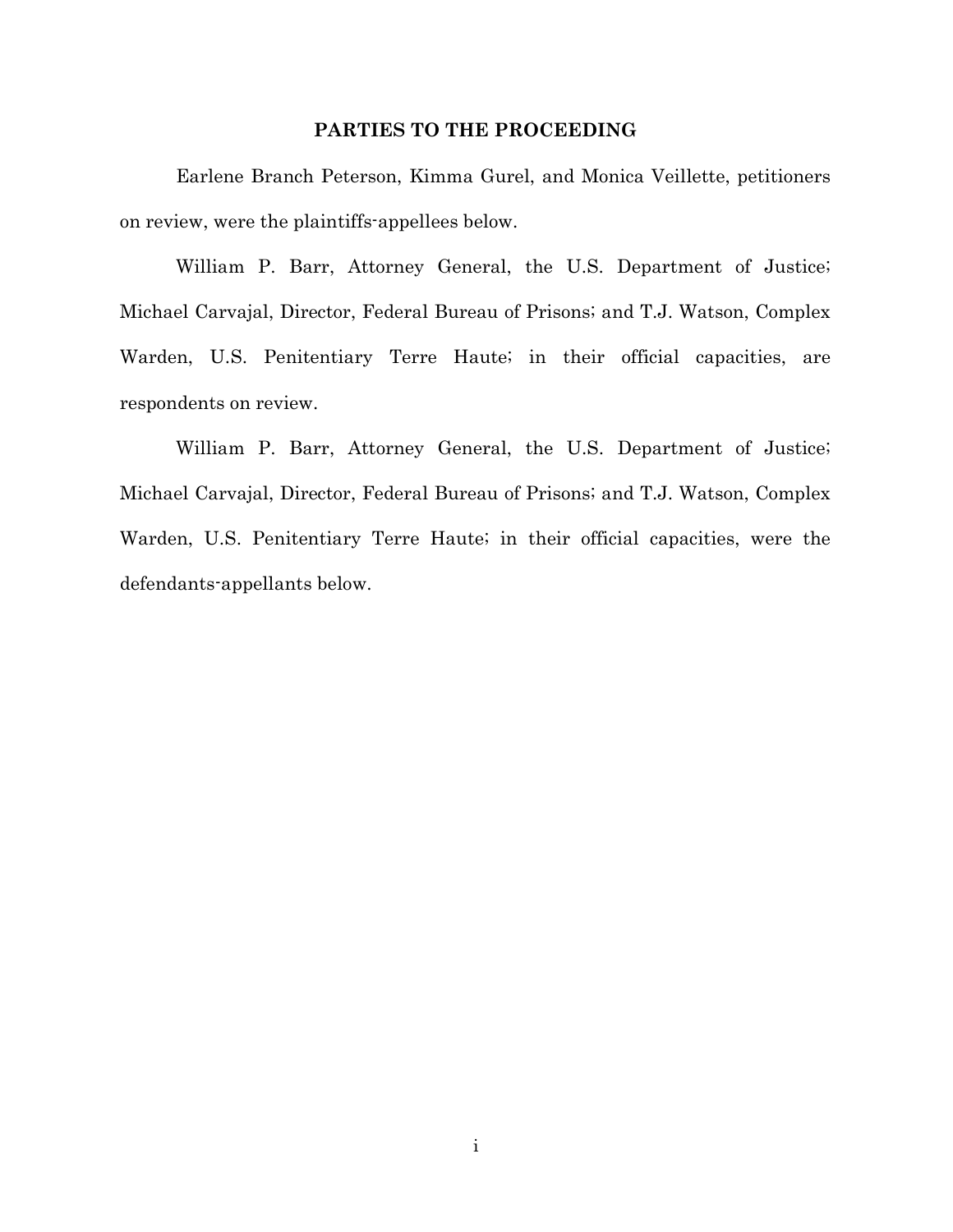## RELATED PROCEEDINGS

There are several related proceedings, as defined in Supreme Court Rule 14.1(b)(iii).

United States District Court (S.D. Ind.):

Hartkemeyer v. Barr, No. 20-cv-336 (July 2, 2020)

Peterson v. Barr, No. 20-cv-350 (July 10, 2020)

United States Court of Appeals (7th Cir.):

Peterson v. Barr, No. 20-2252 (July 11, 2020)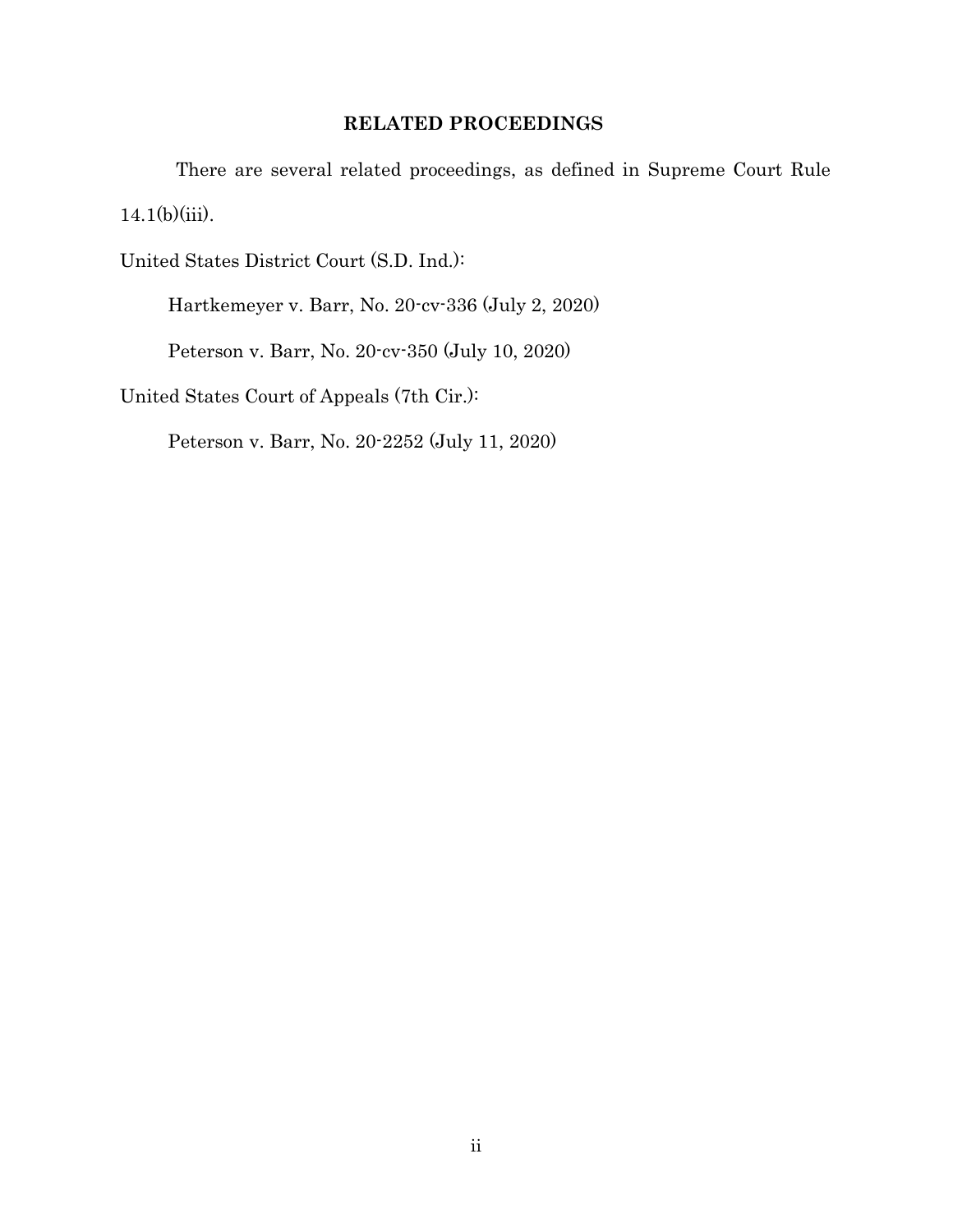# TABLE OF CONTENTS

| A.        |                                                                                                    |  |  |
|-----------|----------------------------------------------------------------------------------------------------|--|--|
| <b>B.</b> |                                                                                                    |  |  |
| C.        |                                                                                                    |  |  |
| D.        |                                                                                                    |  |  |
|           |                                                                                                    |  |  |
| I.        | THERE IS A FAIR PROSPECT THAT THIS COURT WILL GRANT                                                |  |  |
| II.       | THERE IS A REASONABLE PROBABILITY THAT THIS COURT<br>WILL HOLD THAT THE SEVENTH CIRCUIT'S DECISION |  |  |
| III.      | PETITIONERS WILL SUFFER IRREPARABLE HARM ABSENT A                                                  |  |  |
| IV.       | THE BALANCE OF EQUITIES AND RELATIVE HARMS WEIGH                                                   |  |  |
|           |                                                                                                    |  |  |

# CERTIFICATE OF SERVICE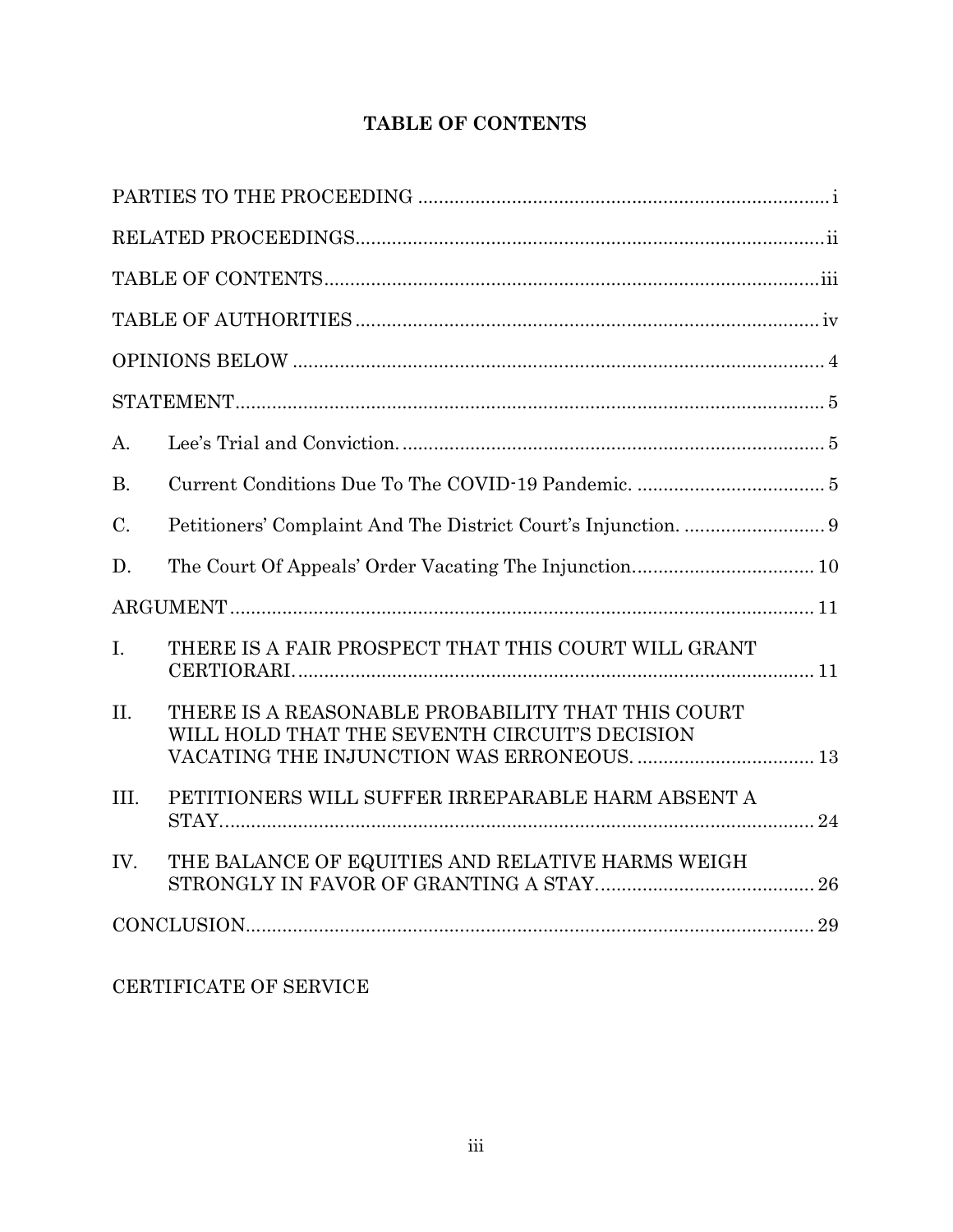# **TABLE OF AUTHORITIES**

# Cases

| Araneta v. United States,                                         |
|-------------------------------------------------------------------|
| Atkins v. Virginia,                                               |
| Bd. of Educ. of City of L.A. v. Super. Ct. of Cal., Cty. of L.A., |
| Bowen v. Michigan Acad. of Family Physicians,                     |
| $Chaf$ - in v. Chafin,                                            |
| Conkright v. Frommert,                                            |
| Cook Cty., Illinois v. Wolf,                                      |
| Ford v. Wainwright,                                               |
| Garrison v. Hudson,                                               |
| Hartkemeyer v. Barr,                                              |
| Heckler v. Chaney,                                                |
| Hilton v. Braunskill,                                             |
| Hollingsworth v. Perry,                                           |
| In re Bart,<br>.26                                                |
| In re Bureau of Prisons' Execution Protocol Cases,                |
| Indiana State Police Pension Tr. v. Chrysler LLC,                 |
| Lucas v. Townsend,                                                |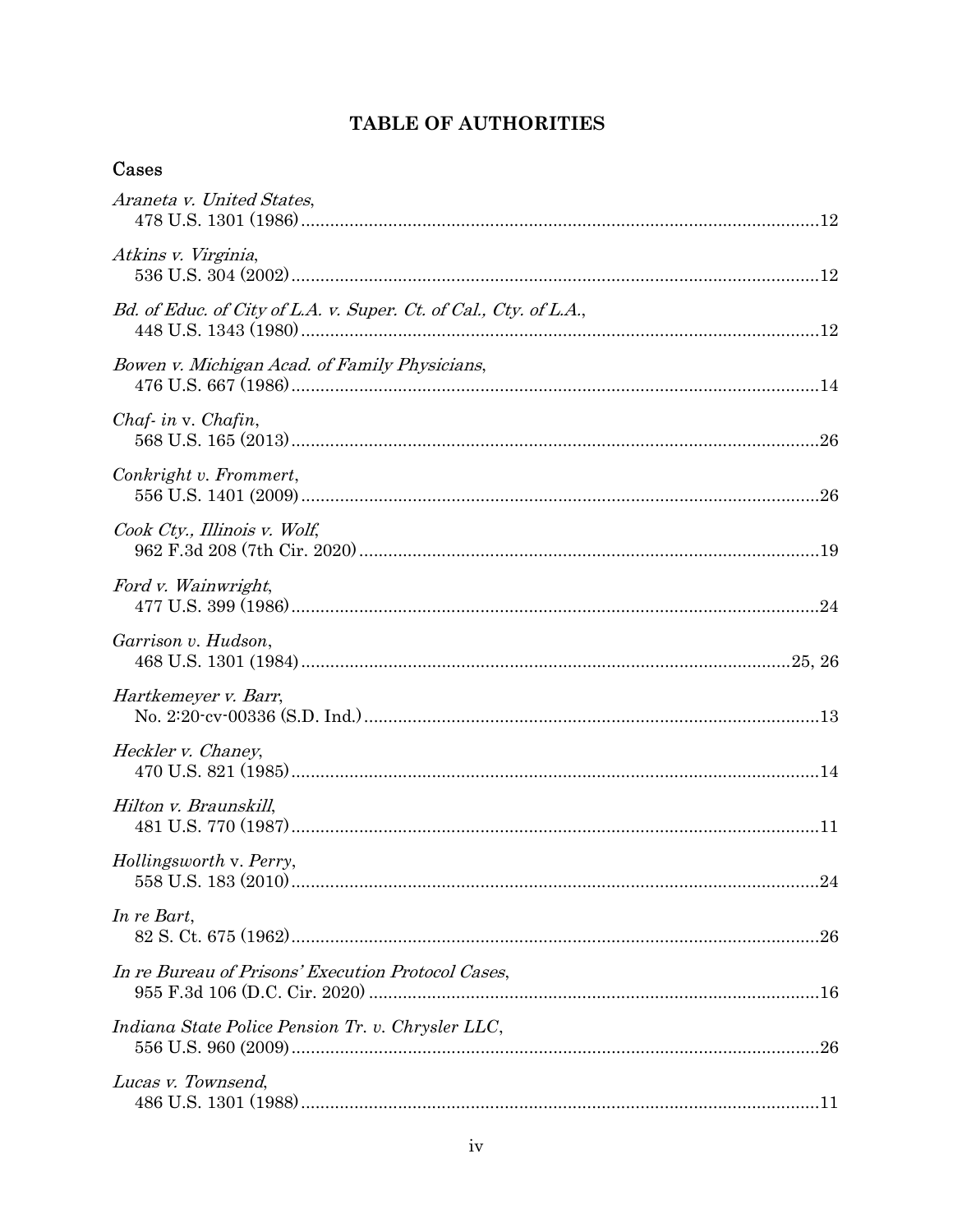| Match-E-Be-Nash-She-Wish Band of Pottawatomi Indians v. Patchak,           |  |
|----------------------------------------------------------------------------|--|
| Mikutaitis v. United States,                                               |  |
| Motor Vehicle Mfrs. Ass'n of U.S., Inc. v. State Farm Mut. Auto. Ins. Co., |  |
| New York v. Kleppe,                                                        |  |
| Philip Morris USA Inc. v. Scott,                                           |  |
| San Diegans for the Mt. Soledad Nat'l War Mem'l v. Paulson,                |  |
| Steenholdt v. FAA,                                                         |  |
| Taylor v. Sturgell,                                                        |  |
| Trump v. International Refugee Assistance Project,                         |  |
| United States v. Garza,                                                    |  |
| United States v. Hammer,                                                   |  |
| United States v. Lee,                                                      |  |
| West Virginia v. EPA,                                                      |  |
| Western Airlines, Inc. v. Int'l Bhd. of Teamsters,                         |  |
| Codes                                                                      |  |
|                                                                            |  |
|                                                                            |  |
|                                                                            |  |
|                                                                            |  |
|                                                                            |  |
|                                                                            |  |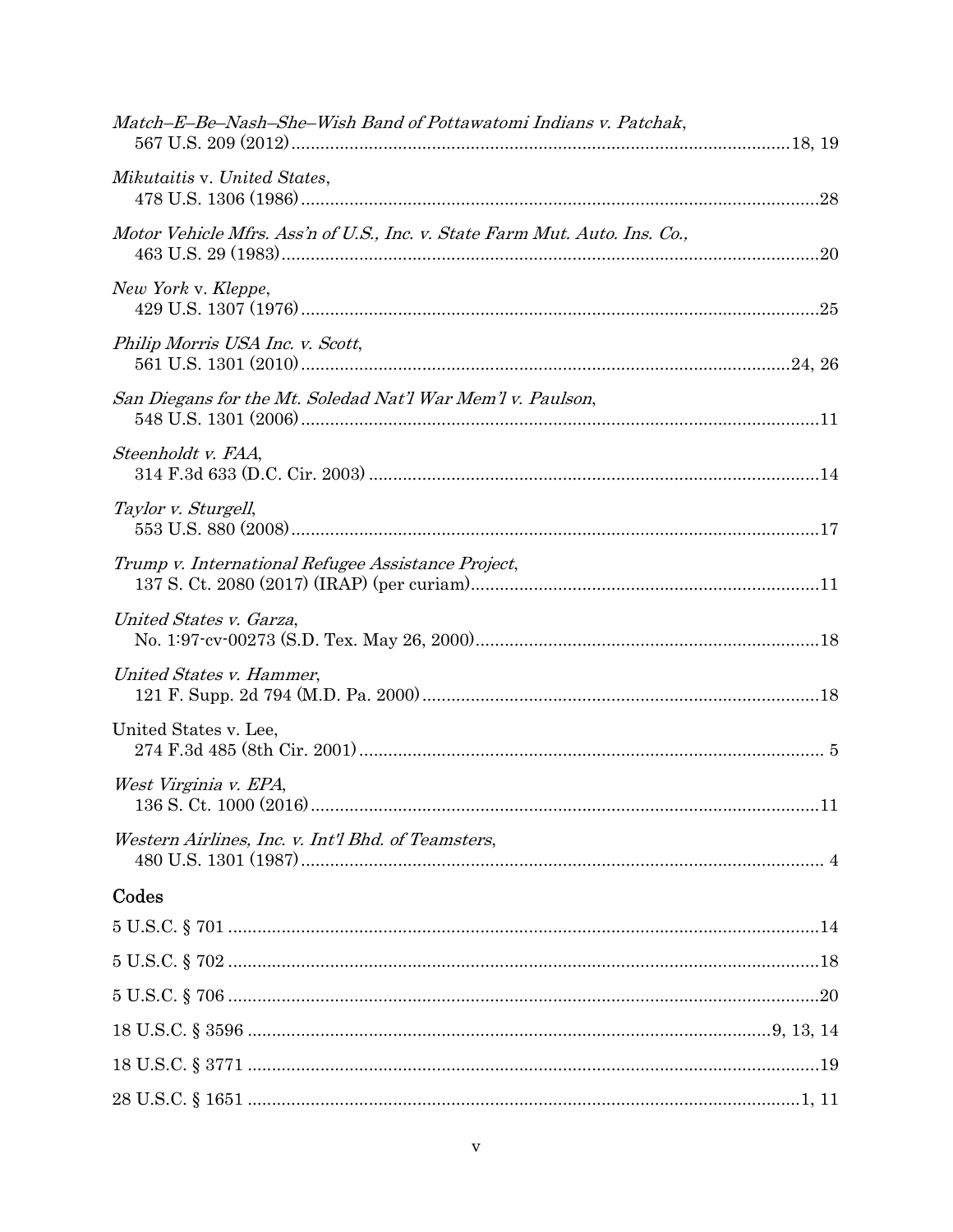| Regulations                                                                                                                                                                     |
|---------------------------------------------------------------------------------------------------------------------------------------------------------------------------------|
|                                                                                                                                                                                 |
|                                                                                                                                                                                 |
| <b>Other Authorities</b>                                                                                                                                                        |
| Aimee Picchi, Coronavirus surge: Next bailout could cost \$1.5 trillion, Moody's says                                                                                           |
| Ben Kamisar, Fauci: Those 'vulnerable' to coronavirus should limit travel and crowd                                                                                             |
| Bill Hutchinson, COVID-19 outbreak infecting over 500 prisoners may have come                                                                                                   |
|                                                                                                                                                                                 |
| <i>Executions scheduled for four federal inmates convicted of murdering children, The</i><br>United States Department of Justice Office of Public Affairs (June 15, 2020) 3, 27 |
|                                                                                                                                                                                 |
| Lauren Kirschman, Coronavirus updates: State reaches 35,898 cases with surge in                                                                                                 |
| Lisa Trigg, Case of COVID-19 Infection Reported at Federal Prison in Terre Haute,                                                                                               |
| Live updates: Experts call for shutdowns as coronavirus infections and                                                                                                          |
| Michael Ollove, <i>How COVID-19 in jails and prisons threatens nearby communities</i> ,                                                                                         |
| New Coronavirus Cases in U.S. Soar Past 68,000 Shattering Record (July 10, 2020) 6                                                                                              |
| Robinson Meyer and Alexis Madrigal, A Devastating New Stage of the Pandemic                                                                                                     |
| Samantha Wohlfeil, As coronavirus cases spike, Spokane health officer warns first                                                                                               |
| Spread of COVID-19 From Jail Represents 15.9 Percent of Chicago Community                                                                                                       |
| Terre Haute Prison Inmate With COVID-19 Dies; 3 More Have It, U.S. News (May                                                                                                    |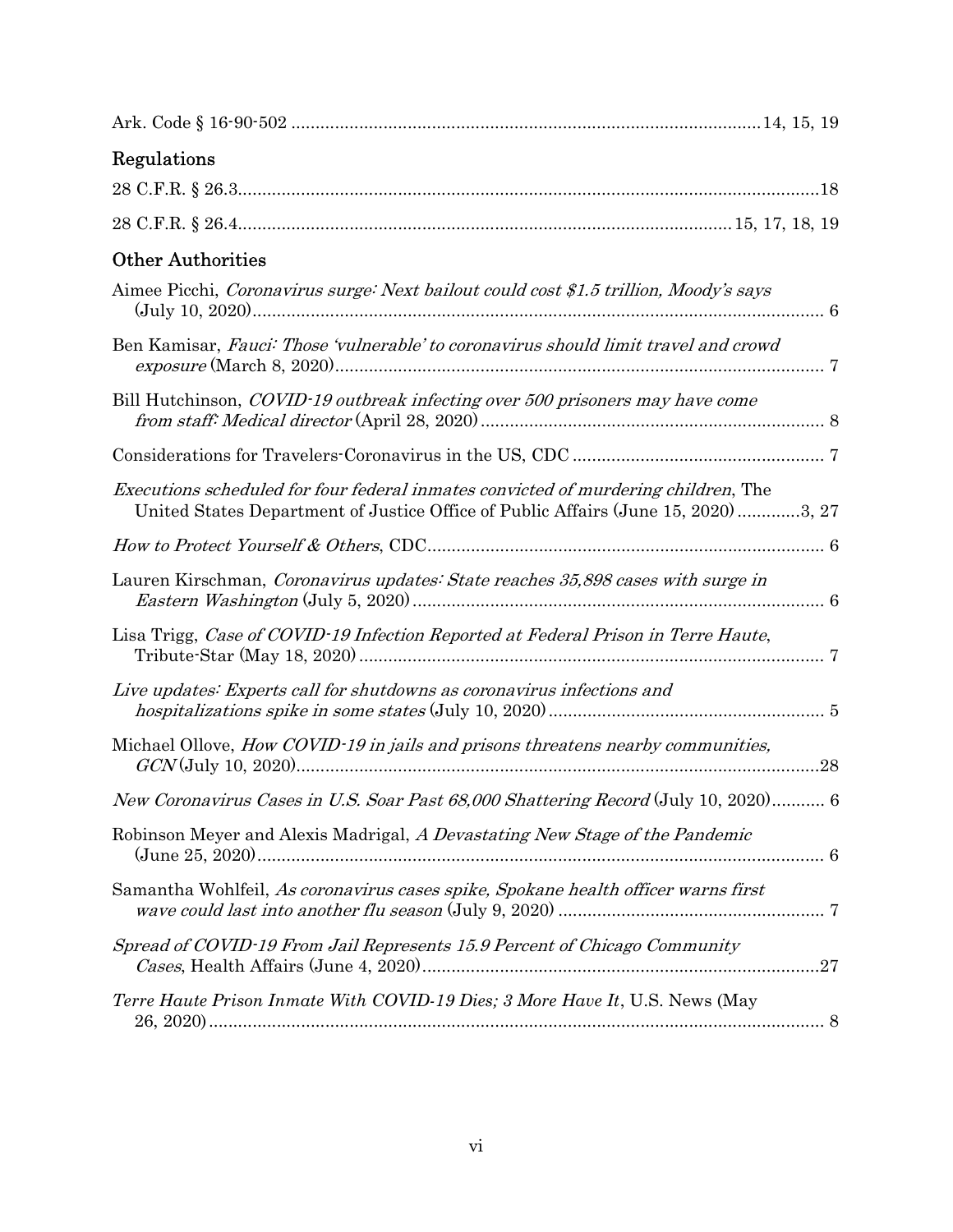Pursuant to this Court's Rule 23 and the All Writs Act, 28 U.S.C. § 1651, Petitioners Earlene Peterson, Kimma Gurel, and Monica Veillette hereby petition this Court for a stay of the court of appeals' order vacating the injunction issued by the district court, which postponed the execution of Daniel Lewis Lee until petitioners' right to safely travel and attend the execution during the resurgent pandemic can be adequately considered.

Petitioners are family to the three people murdered by Daniel Lewis Lee and his accomplice. Earlene Peterson is the mother, mother-in-law and grandmother of the three people who were killed. Kimma Gurel is the sister and aunt of two of the victims. Monica Veillette is their niece and cousin. Mrs. Peterson, Ms. Gurel, and Ms. Veillette need no reminder of the facts of the case or its history. They have lived with the gruesome details of these crimes for the past 20 years.

Earlene Peterson returned to Arkansas when the bodies of her daughter and granddaughter were found in 1996. She attended every day of the 1999 trial of Daniel Lee and codefendant Chevie Kehoe, except for the one day on which she was hospitalized. Kimma Gurel attended with her mother daily. Monica Veillette testified for the prosecution and attended regularly as well. When the prosecutors attempted to drop the death penalty for Lee after Kehoe, the ringleader, was sentenced to life, these are the victims from whom they sought approval. At the close of trial, the women registered with the federal Victim Notification Program so that they might stay apprised of developments in the two cases. For twenty years the authorities have contacted Mrs. Peterson, the head of the family, with updated

1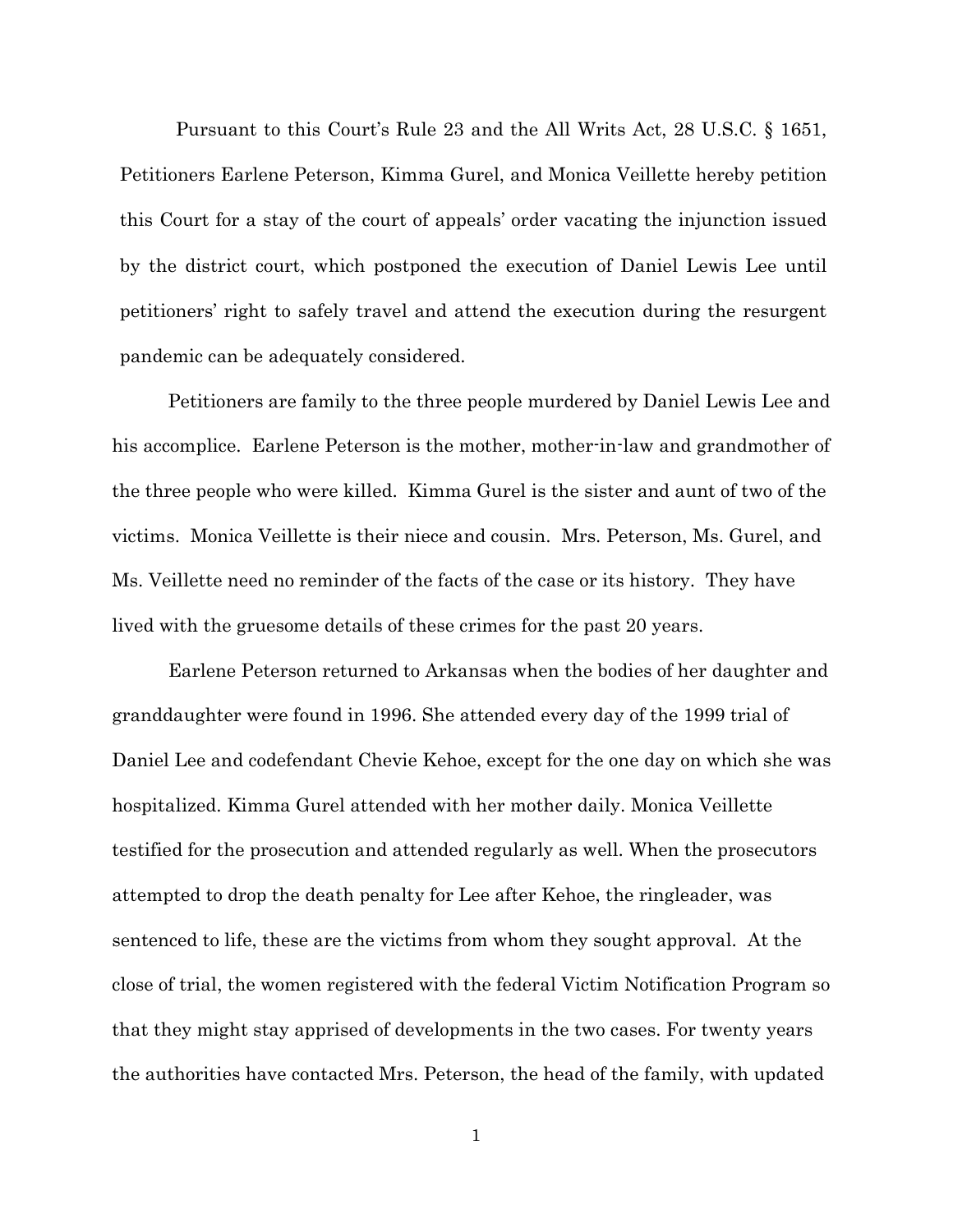information and reports.

When Daniel Lee's execution was set for December of 2019, the Bureau of Prisons (BOP) reached out to all three to ask if they planned to travel to Terre Haute to attend. And when Lee's execution date was rescheduled to June 15, 2020, the BOP reached out to them again. Ms. Veillette, managing the plans for her mother and grandmother as well as herself, immediately asked the liaison what measures the prison would undertake to ensure the safety of family and herself in light of the coronavirus pandemic. She was told that masks would be provided and that the temperature of all visitors would be taken, but social distancing could not be ensured. She continued to press for information but was told she could have nothing in writing to share with her family.

However, the number of coronavirus cases and hospitalizations began to grow dramatically in both Spokane and Arkansas. Ms. Veillette suffers from chronic asthma. Travel from Spokane to Terre Haute would necessitate time in the Spokane airport, on a plane, and in a second airport where a change of flight would be necessary; the Spokane travelers would be picked up at the airport and driven in a van by BOP personnel and would spend two nights in a hotel. Mrs. Peterson was planning to ride to the prison in a car driven by her son Paul Branch with whom she lives who has multiple sclerosis. Although Mrs. Peterson has congestive heart failure, she traveled widely after her heart operation until the pandemic hit in March. All three women have been social distancing and following recommended measures for safety and health.

2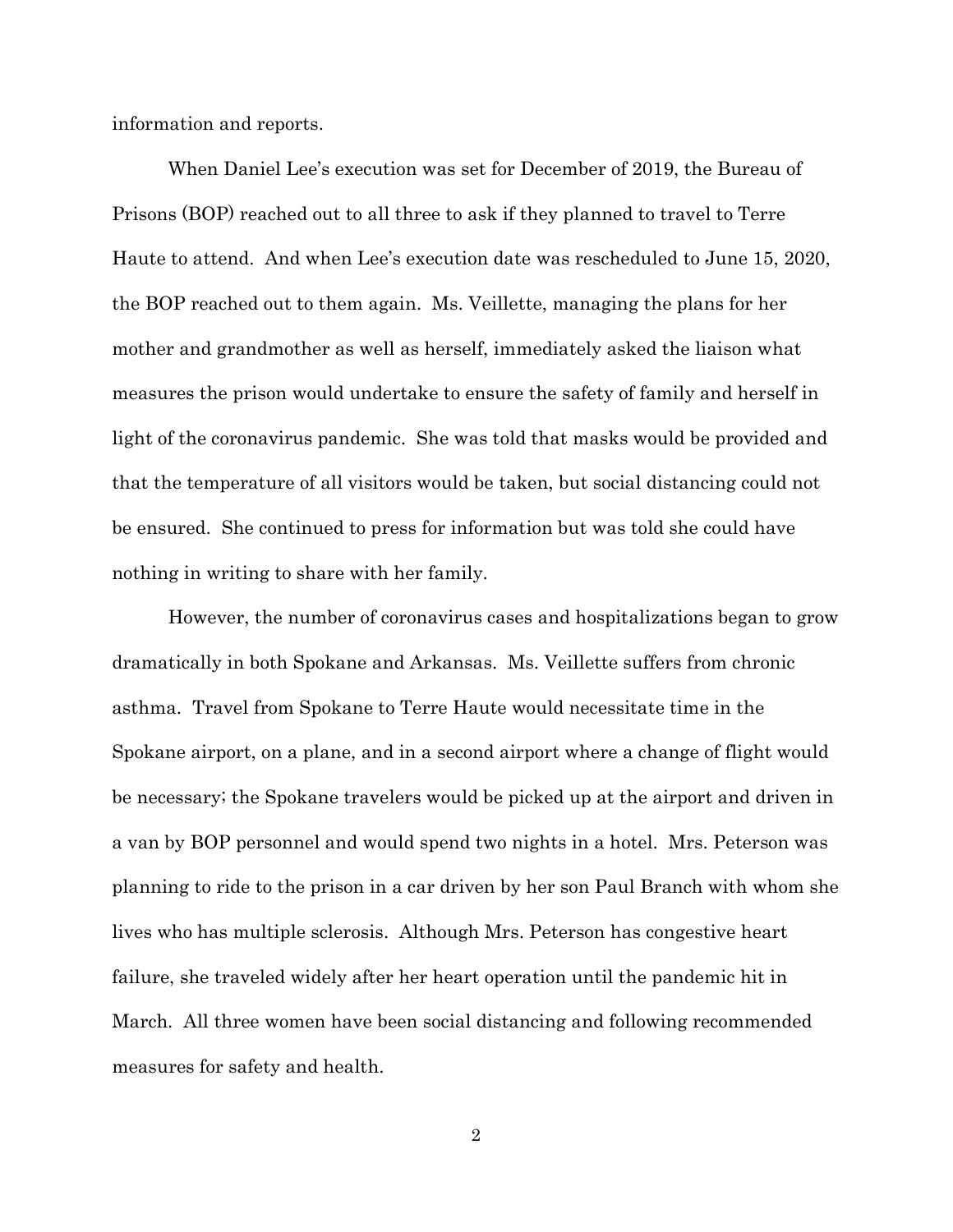Notwithstanding the newly resurgent global pandemic that has claimed the lives of more than 135,000 people in the United States and that continues to ravage large swaths of the Nation, the government insists that it must hold the first federal executions of prisoners since 2003 now. Heedless of the risks to vulnerable individuals scheduled to attend the execution due to their status as the families of crime victims—risks that have led the Federal Correctional Facility at Terre Haute, Indiana to close its doors to all visitors—the government insists that the long-delayed execution must be held at 4:00 p.m. on Monday, July 12, 2020.

Ironically, one of the primary reasons the government asserts that it must execute Lee on Monday is to serve "crime victims and their families."1 But despite repeatedly invoking the interest of victims and their families, the government not only disregards the risks to those families in attending the execution, but cynically asserts that they have no interest in the issue worth pursuing in the courts.

However, petitioners would have faced substantial risks from the unprecedented COVID-19 pandemic had they traveled to attend the execution as matters now stand. Indeed, the Centers for Disease Control has strongly advised against travel and large in-person gatherings. See US, CDC

<sup>1</sup> See, e.g., Executions scheduled for four federal inmates convicted of murdering children, The United States Department of Justice Office of Public Affairs (June 15, 2020) ("We owe it to the victims … and to the families left behind to carry forward the sentence imposed in our justice system.") (https://www.justice.gov/opa/pr/executions-scheduled-four-federal-inmatesconvicted-murdering-children) (last visited July 9, 2020).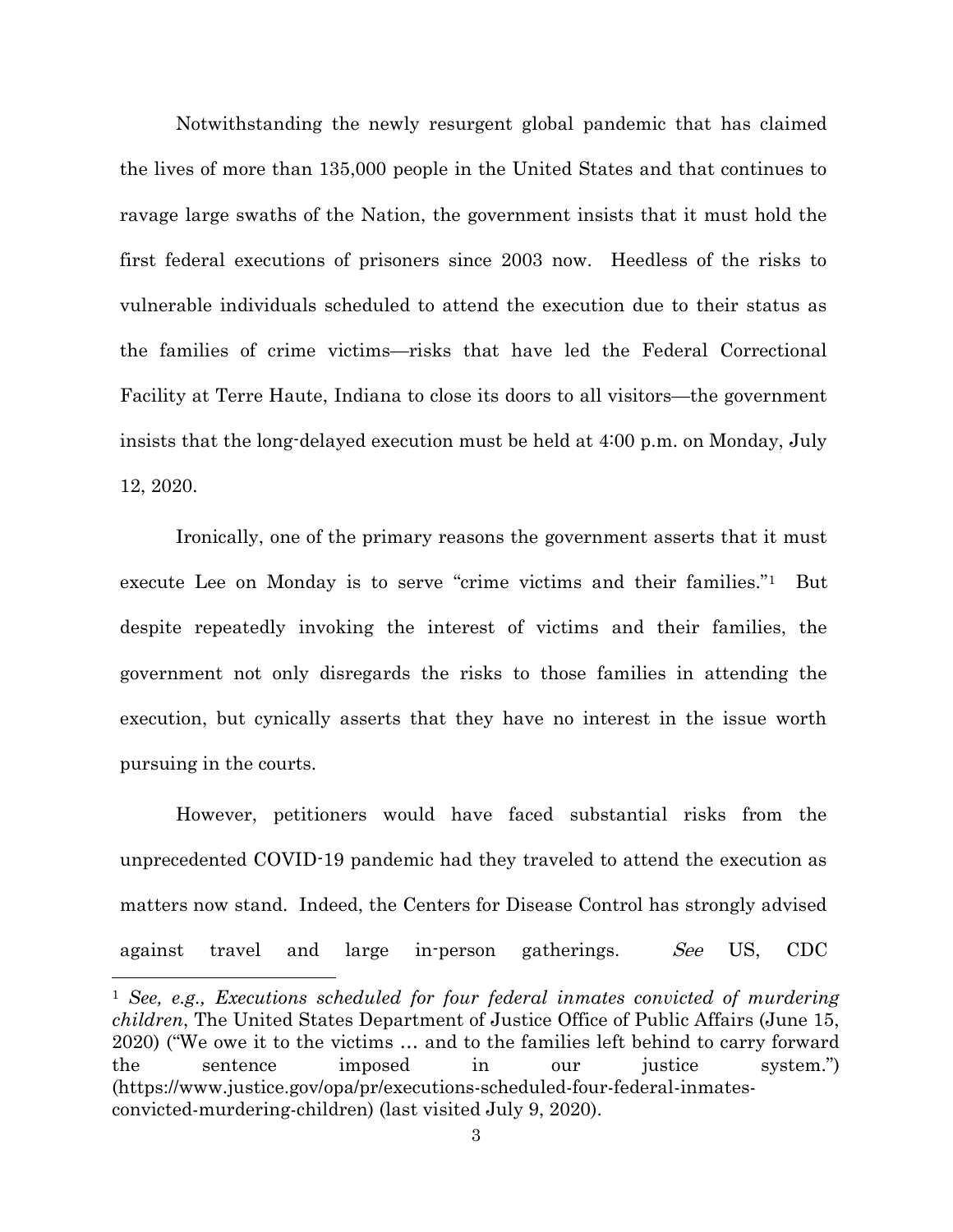https://www.cdc.gov/coronavirus/2019-ncov/travelers/travel-in-the-us.html (last visited June 28, 2020).

Petitioners do not wish to "set the execution date" as the government has implied in these proceedings. Nor are they obstructionists attempting to disrupt the execution (as the government has also stated). They merely wish to have a reasonable opportunity to attend without imperiling their own health and wellbeing. The lawful rights they possess are rendered illusory if the execution proceeds today in the midst of a deadly, worsening pandemic when their health and safety cannot be assured.

The district court correctly granted an injunction to preclude the government from carrying out the execution until petitioners' safety can be guaranteed, and the government will not suffer irreparable injury from this decision. The court of appeals incorrectly vacated that injunction, meaning that the case will be mooted at 4:00 p.m. on Monday, July 13, 2020.<sup>2</sup>

#### OPINIONS BELOW

The Seventh Circuit's order (Appx. 1-10) is unpublished. The District Court's order granting the preliminary injunction (Appx. 11-14) is unpublished.

<sup>2</sup> Because the court of appeals decision was issued at 5:39 p.m. eastern time on July 12, 2020, the exigencies of the situation made it impossible to seek a stay from the court of appeals first. See, e.g., Western Airlines, Inc. v. Int'l Bhd. of Teamsters, 480 U.S. 1301, 1304 (1987) (O'Connor, J., in chambers) ("The timing and substance of the Court of Appeal's order under the exigencies of this case made compliance with Rule 44.4 of this Court, requiring that a motion for a stay first be filed with the court below, both virtually impossible and legally futile.").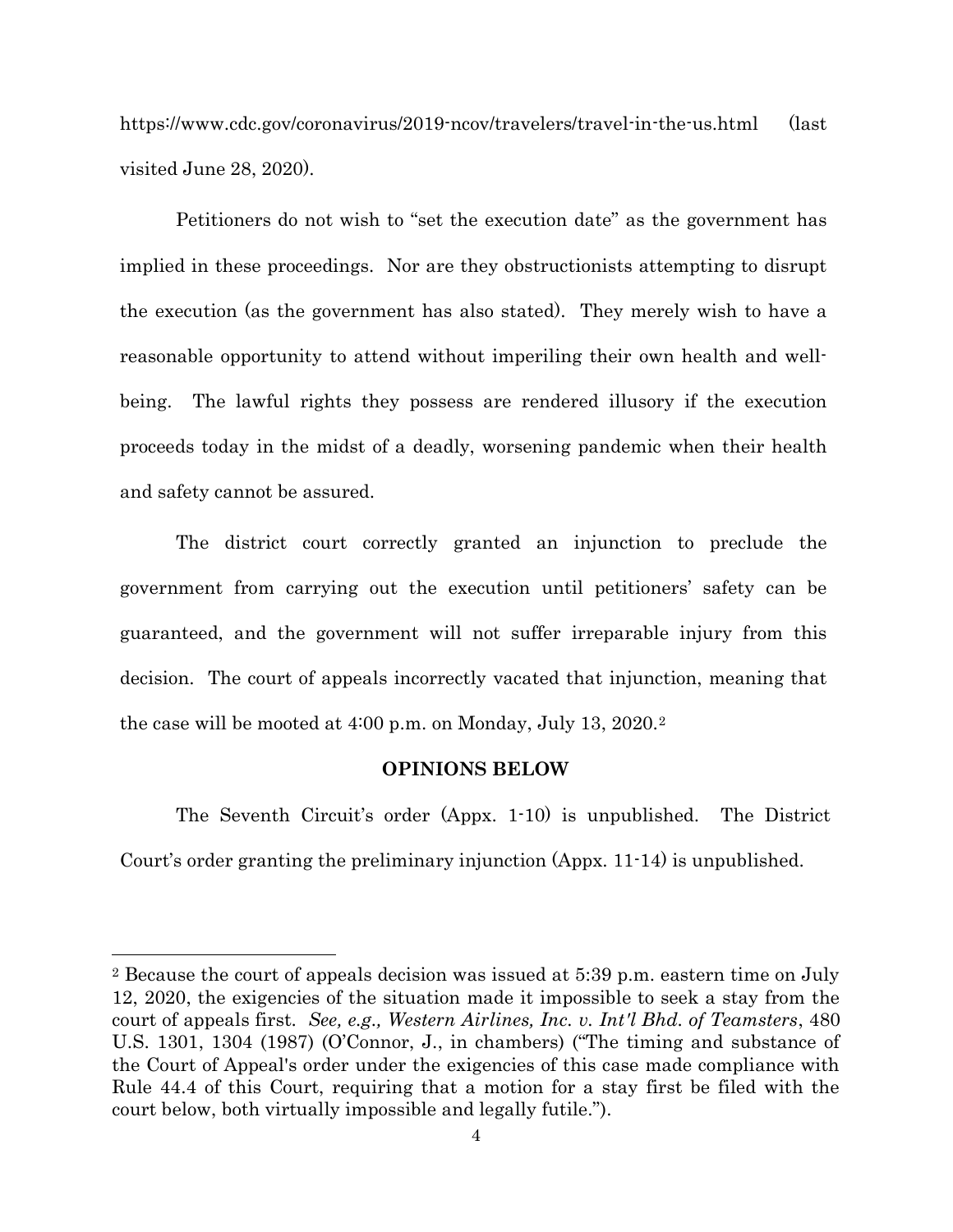#### STATEMENT

#### A. Lee's Trial and Conviction.

Lee is scheduled to be executed in Terre Haute, Indiana at 4:00 p.m. on July 13, 2020—the first person scheduled for execution at a federal penitentiary in nearly seventeen years. On May 4, 1999, Lee and co-defendant Chevie Kehoe were convicted for conspiracy and violations of the Racketeer Influenced and Corrupt Organizations Act and the murders of William Mueller, Nancy Mueller, and Sarah Powell. Lee and Kehoe were sentenced separately. After Mr. Kehoe received a sentence of life without parole, the U.S. Attorney attempted to withdraw the death notice in Lee's case. *United States v. Lee*, 274 F.3d 485, 488 (8th Cir. 2001). The Department of Justice denied the request and, on May 14, 1999, Lee was sentenced to death.

Lee was previously scheduled to be executed on December 9, 2019. That execution was the subject of a preliminary injunction pending review of litigation regarding lethal injection protocols. That injunction was lifted on Friday, June 12, 2020, and three days later, on Monday, June 15, 2020, the present execution date was set.

#### B. Current Conditions Due To The COVID-19 Pandemic.

COVID-19 is a highly contagious and deadly respiratory disease that has claimed the lives of more than 552,000 worldwide.3 Public health officials believe it is spread mainly from person-to-person, including by people who do not exhibit any

<sup>3</sup> Live updates: Experts call for shutdowns as coronavirus infections and hospitalizations spike in some states (July 10, 2020), https://www.washingtonpost.com/nation/2020/07/10/coronavirus-live-updates-us/.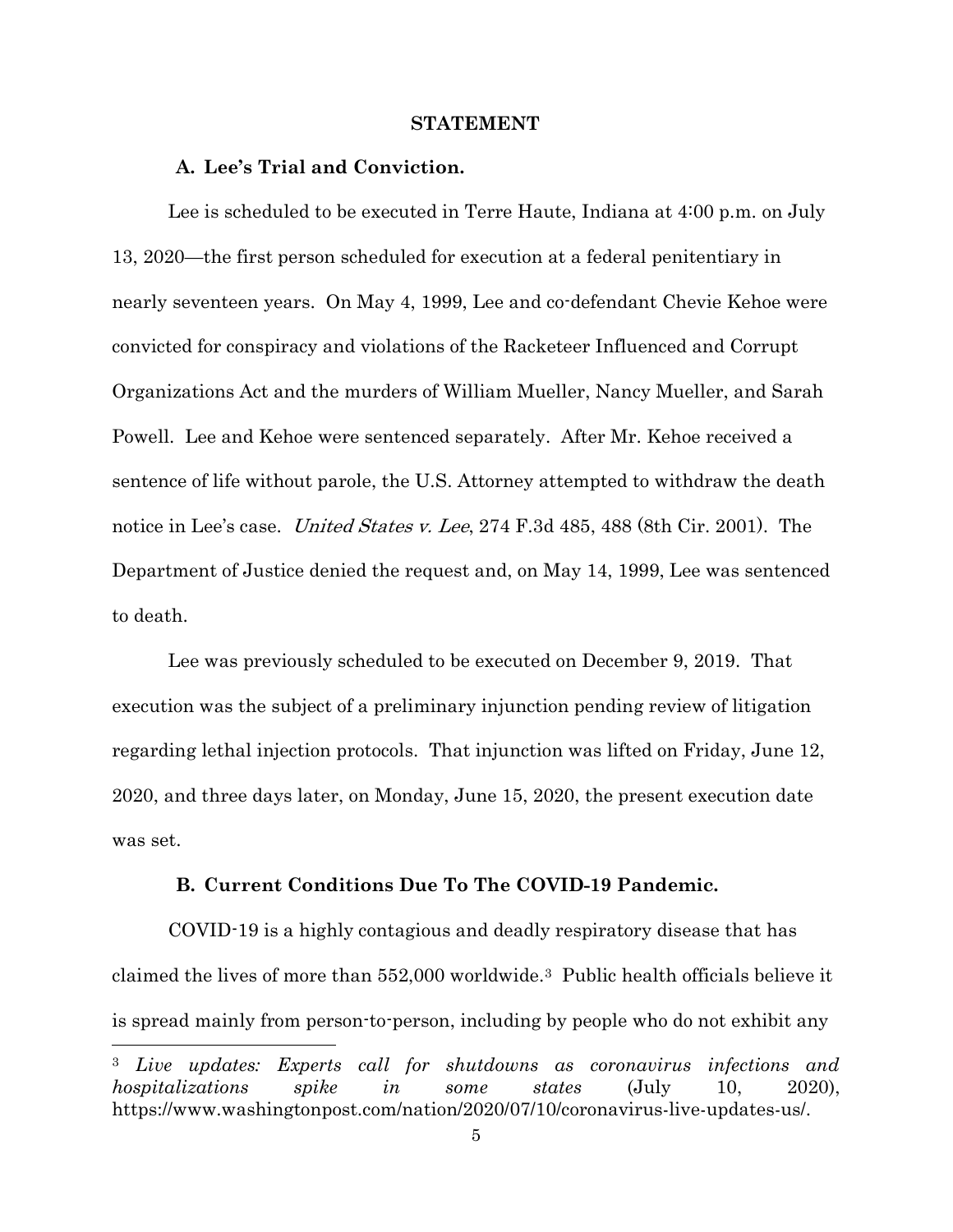symptoms.4 While the risk of exposure to everyone is great, older adults and individuals with certain underlying medical conditions are at increased risk of severe illness and death.5 There is currently no vaccine or effective treatment for the virus and public health experts agree that the best preventive measure is to avoid contact with others.

In recent weeks, the U.S. has reported record-breaking increases in new cases, $6$  leading many analysts to conclude we are in the grips of a second, and devastating, surge.7 An all-time high of 68,241 new cases were reported on July 10 and the number is rising daily.8 Eastern Washington, where two of the petitioners live, is confronted with "exploding case loads."9 In just the last week, Spokane

<sup>4</sup> How to Protect Yourself & Others, CDC, https://www.cdc.gov/coronavirus/2019 ncov/prevent-getting-sick/prevention.html (last visited July 10, 2020).

<sup>5</sup> People Who Are at Increased Risk for Severe Illness, CDC, https://www.cdc.gov/coronavirus/2019-ncov/need-extra-precautions/people-atincreased-

risk.html?CDC\_AA\_refVal=https%3A%2F%2Fwww.cdc.gov%2Fcoronavirus%2F201 9-ncov%2Fneed-extra-precautions%2Fpeople-at-higher-risk.html (last visited July 10, 2020).

<sup>6</sup> New Coronavirus Cases in U.S. Soar Past 68,000 Shattering Record (July 10, 2020) https://www.nytimes.com/2020/07/10/world/coronavirus-updates.html.

<sup>7</sup> Robinson Meyer and Alexis Madrigal, A Devastating New Stage of the Pandemic (June 25, 2020), https://www.theatlantic.com/science/archive/2020/06/secondcoronavirus-surge-here/613522/; Aimee Picchi, Coronavirus surge: Next bailout  $could \quad cost \quad $1.5 \quad trillion, \quad Moody's \quad says \quad (July \quad 10, \quad 2020).$ https://www.cbsnews.com/news/coronavirus-economic-relief-1-5-trillion-neededmoodys/.

<sup>8</sup> See n.5, supra.

<sup>9</sup> Lauren Kirschman, Coronavirus updates: State reaches 35,898 cases with surge in Eastern Washington (July 5, 2020) https://www.thenewstribune.com/news/coronavirus/article244013177.html (last visited July 1, 2020)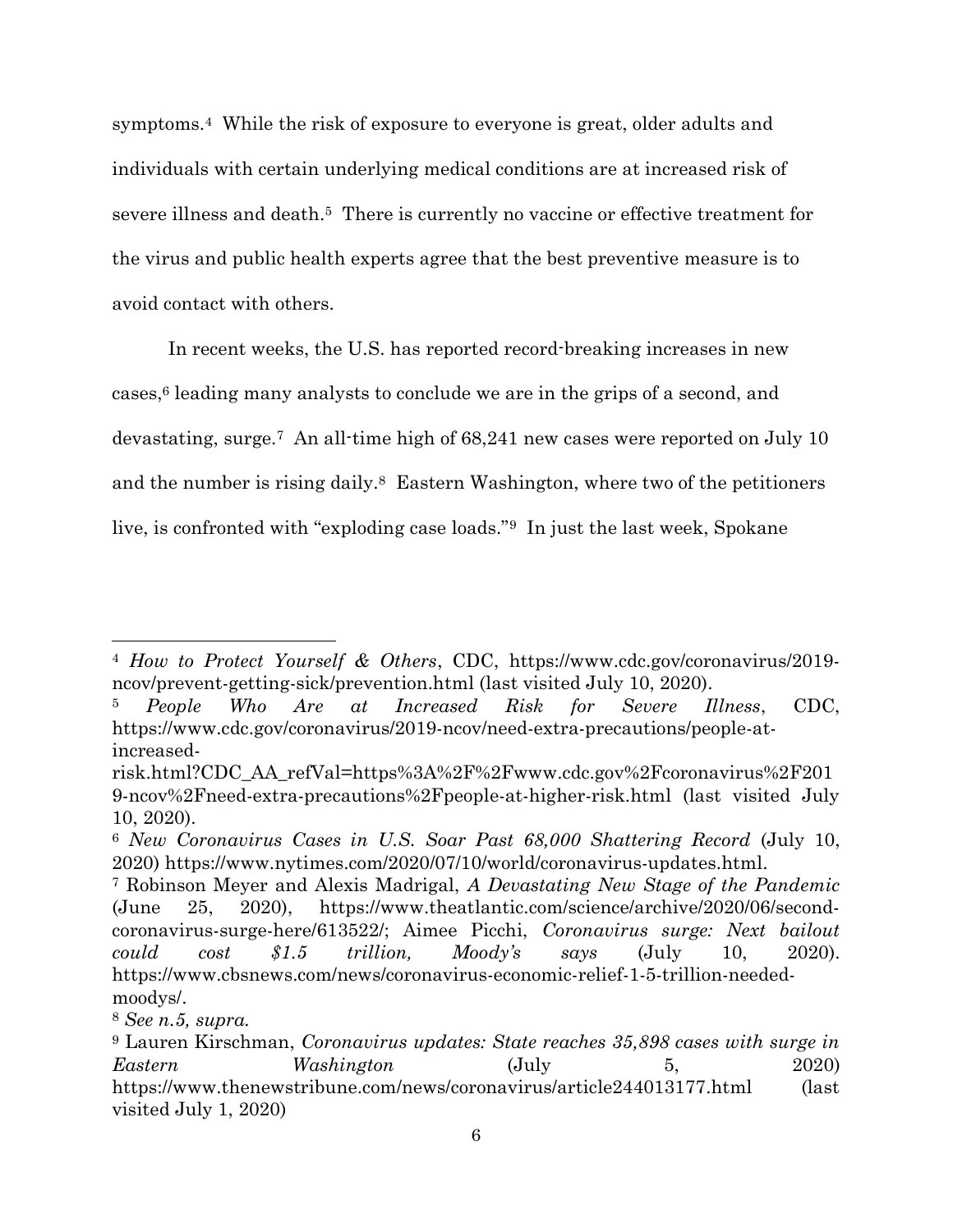County experienced a "dramatic uptick," with cases rising by roughly 34 percent.<sup>10</sup>

The CDC has advised that "staying home is the best way to protect yourself and others" and has specifically recommended *against* domestic travel, given the increased chances of both getting infected and spreading the disease.11 Several states have enacted orders requiring production of a negative COVID-19 test or quarantine for domestic travelers upon arrival.12 Dr. Anthony Fauci, the director of the National Institute of Allergy and Infectious Diseases, has specifically recommended that elderly persons and those with underlying conditions avoid "large crowds" and "long trips."<sup>13</sup>

Lee's execution is scheduled to take place at USP Terre Haute, which reported its first case of COVID-19 on May 16, 2020.14 Although BOP data regarding COVID-19 is limited and incomplete, at least ten inmates have tested positive at Terre Haute, and at least one prisoner has died.15 Outbreaks at other

<sup>10</sup> Samantha Wohlfeil, As coronavirus cases spike, Spokane health officer warns first wave could last into another flu season (July 9, 2020), https://www.inlander.com/spokane/as-coronavirus-cases-spike-spokane-healthofficer-warns-first-wave-could-last-into-another-flu-season/Content?oid=19897892. <sup>11</sup>Considerations for Travelers-Coronavirus in the US, CDC https://www.cdc.gov/coronavirus/2019-ncov/travelers/travel-in-the-us.html (last visited June 28, 2020).

<sup>12</sup>https://www.travelandleisure.com/travel-news/what-to-know-about-each-stateduring-the-coronavirus.

<sup>13</sup> Ben Kamisar, Fauci: Those 'vulnerable' to coronavirus should limit travel and crowd exposure (March 8, 2020), https://www.nbcnews.com/politics/meet-thepress/fauci-those-vulnerable-coronavirus-should-limit-travel-crowd-exposuren1152501.

<sup>14</sup> Lisa Trigg, Case of COVID-19 Infection Reported at Federal Prison in Terre Haute, Tribute-Star (May 18, 2020), https://www.tribstar.com/news/case-of-covid-19 infection-reported-at-federal-prison-in-terre-haute/article\_85a075ee-9940-11ea-87fefb3a2398734d.html.

<sup>&</sup>lt;sup>15</sup> https://www.bop.gov/coronavirus/ (last visited July 10, 2020); *Terre Haute Prison*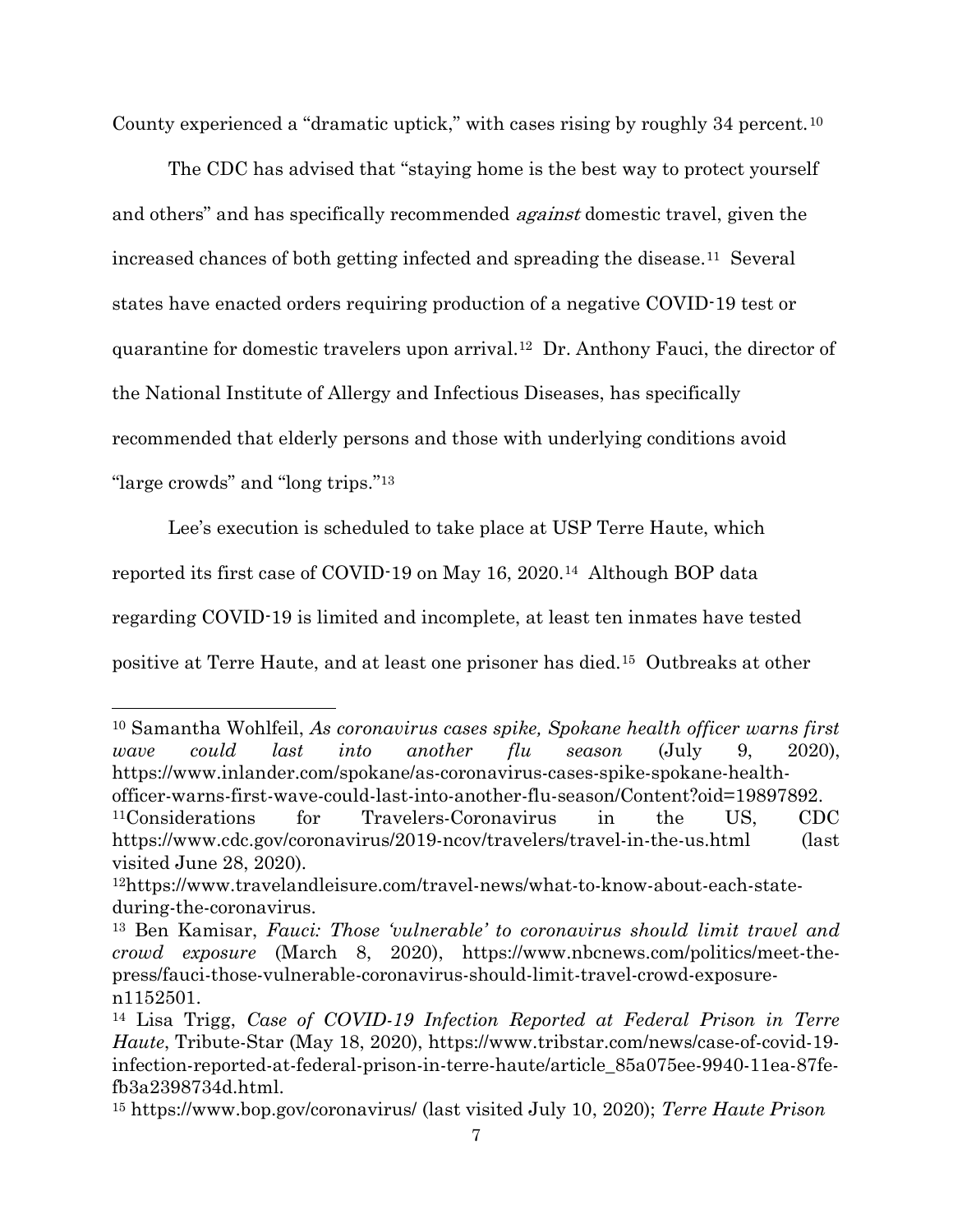prison facilities have been devastating; an outbreak at a Tennessee prison sickened 583 inmates and led to at least 38 prison staff members contracting the virus.<sup>16</sup>

As a result of the pandemic, BOP has implemented widespread modified operations to mitigate spread, including severely curtailing inmate movement, and suspending tours, staff travel, and training.17 In addition, all visitations to USP Terre Haute have been suspended.18 But even those have not proved sufficient indeed, the government notified petitioners yesterday that it learned on July 8, 2020, that a staff member at FCI Terre Haute had been exposed to individuals who tested positive for COVID-19. See Dec. of Rick Winter, Hartkemeyer v. Barr, No. 20-cv-336 (S.D. Ind. July 12, 2020), Dkt. 77-1. That staff member tested positive on July 11. Between his exposure and July 8, the employee "among other things, attended the law enforcement meeting with outside law enforcement in preparation for the scheduled executions; attended a meeting regarding the handling of demonstrators at the scheduled executions; and attended to an issue at the [Special Confinement Unit]," where the death-row prisoners are housed. Id.  $\parallel$  6. He was not wearing "a mask at all times during this period" and the government cannot currently confirm everyone "with whom the staff member was in contact." Id.  $\P\P$ . 9. No apparent steps have been taken to institute contact tracing for the employee's

Inmate With COVID-19 Dies; 3 More Have It, U.S. News (May 26, 2020), https://www.usnews.com/news/best-states/indiana/articles/2020-05-26/3-terrehaute-federal-prison-inmates-positive-for-covid-19.

<sup>17</sup> https://www.bop.gov/coronavirus/covid19\_status.jsp.

<sup>16</sup> Bill Hutchinson, COVID-19 outbreak infecting over 500 prisoners may have come from staff: Medical director (April 28, 2020), https://abcnews.go.com/US/covid-19 outbreak-infecting-500-prisoners-staff-medical/story?id=70382322.

<sup>18</sup> See Federal Bureau of Prisons, USP Terre Haute,

https://www.bop.gov/locations/institutions/thp/ (last visited July 10, 2020).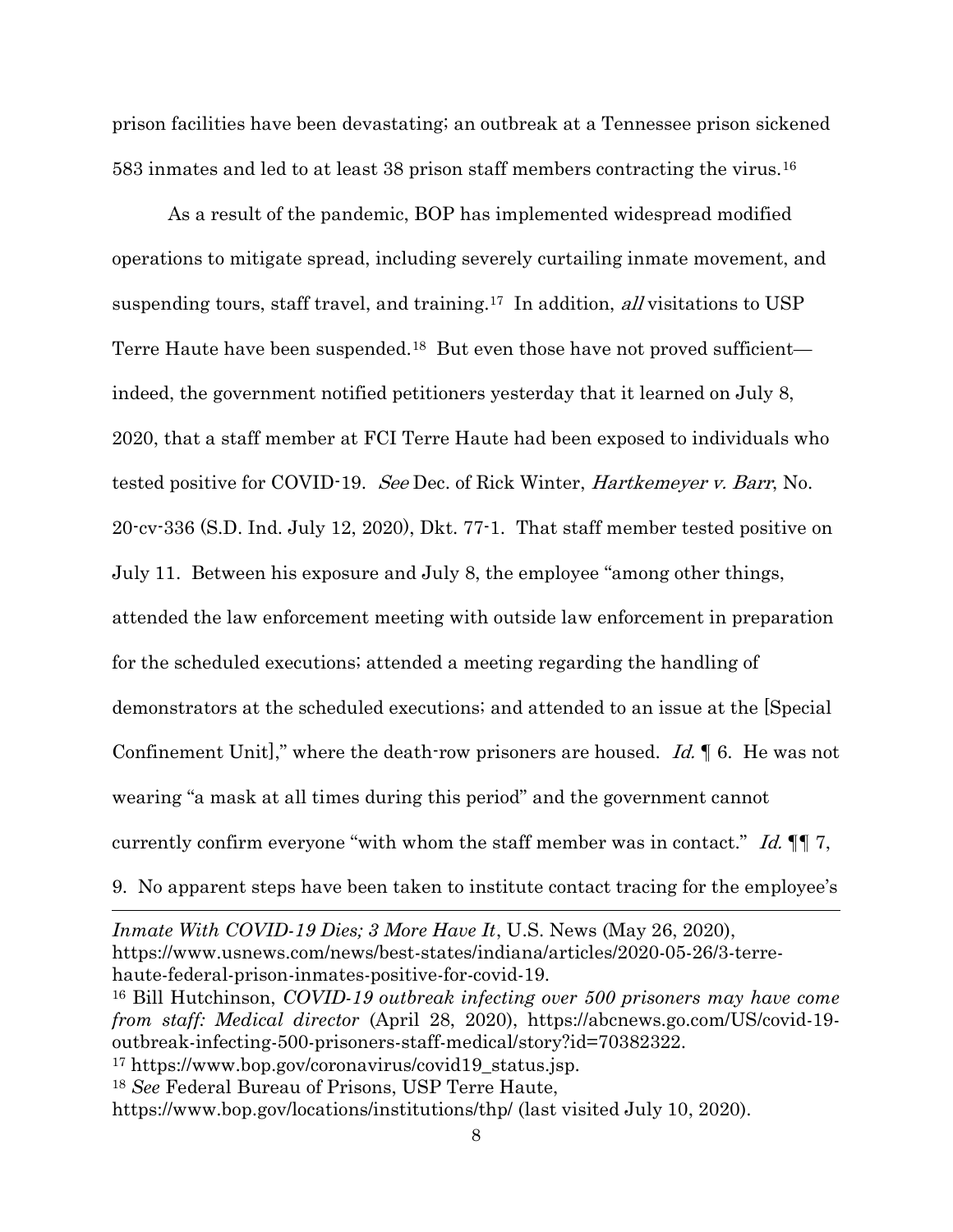interactions or for those of the other BOP staff he came in contact with while presumably infected and contagious. Despite this, the execution is still scheduled to proceed.

#### C. Petitioners' Complaint And The District Court's Injunction.

On July 8, 2020, petitioners brought this action for declaratory and injunctive relief. In their Complaint, they argued that Defendants had arbitrarily and capriciously selected an execution date. On July 10, 2020, the district court granted petitioners' motion for a preliminary injunction. The court first concluded that petitioners were likely to succeed on the merits. The court rejected the government's contention that the procedures for conducting executions are "committed to agency discretion by law," holding that the Federal Death Penalty Act (FDPA), incorporating "the law of the state in which sentence is imposed," 18 U.S.C. § 3596(a), constrains the government's discretion. Appx. 17-18.

The district court then rejected the government's contention that crime victims and their families are not within the "zone of interests" protected by execution procedures, and therefore are not permitted to sue under the APA. The court noted that under Arkansas law (incorporated by the FDPA) certain relatives of crime victims "shall be present" for the execution if they so choose. The court therefore held that petitioners have a strong likelihood of success on their claim that they are "arguably within the zone of interests" Congress intended to protect. Appx. 19.

The district court then held that petitioners have a strong likelihood of

9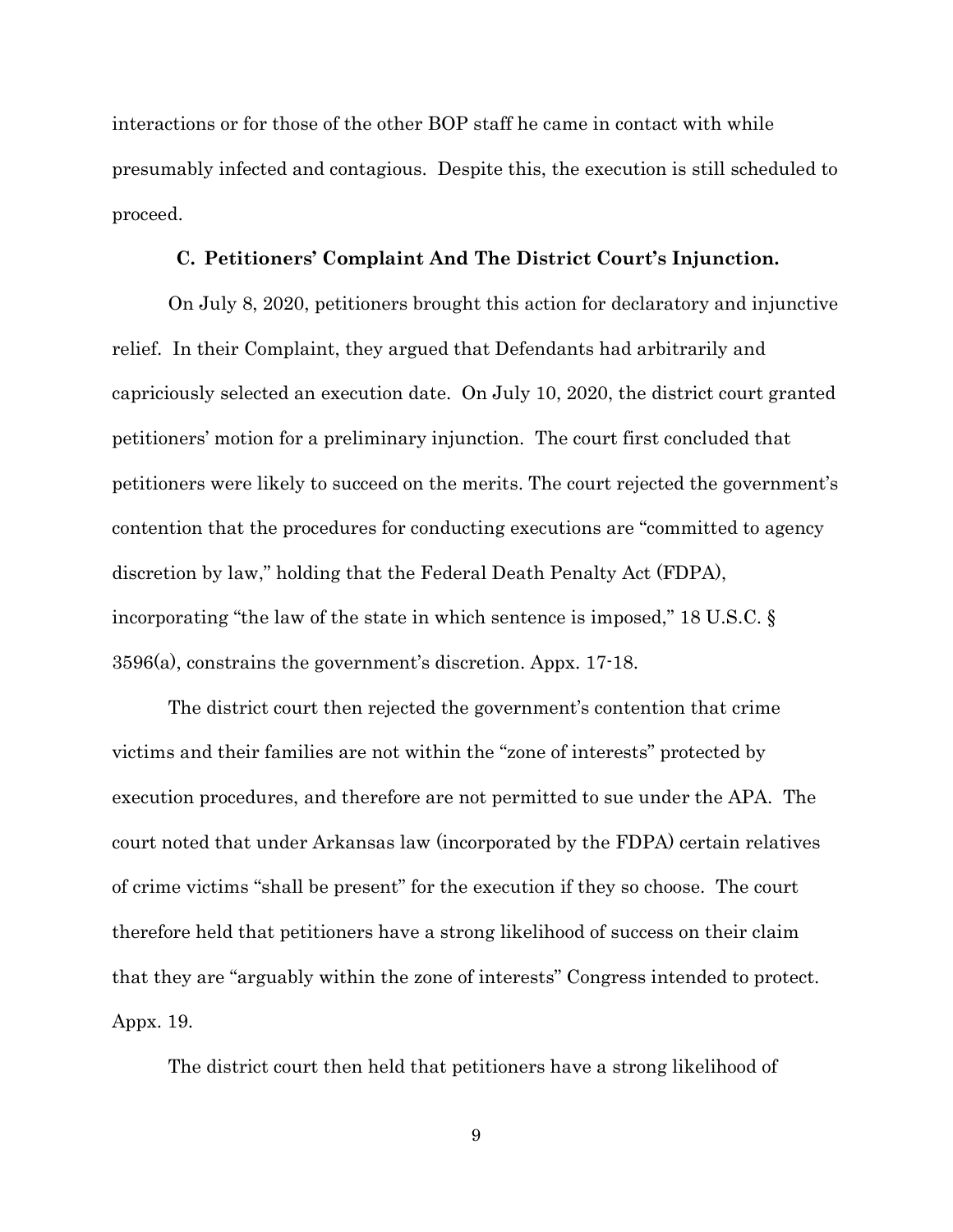success on their claim that the government's decision to schedule the execution date during a newly resurgent pandemic is arbitrary and capricious. The court observed that the government had "produced no evidence to show that their decision to conduct an execution during a pandemic accounted for the victims' family's right to be present." Appx. 21. The court also held that the government's claim that petitioners have no right to attend the execution ignored Arkansas law giving family members such a right. Appx. 20-21.

The court went on to find irreparable harm to the petitioners, noting that Mrs. Peterson would be "forced to choose whether being present for the execution of a man responsible for the death of her daughter and granddaughter is worth defying her doctor's orders and risking her own life." Appx. 21. The district court further explained that "petitioners did not unnecessarily delay in bringing their claim." Id. at 13. Petitioners filed their complaint in a timely fashion after seeking, unsuccessfully, to "obtain assurances about safety measures from Bureau of Prisons staff." Id. at 13-14. And, although the government "has an interest in the prompt and orderly execution of Mr. Lee's death sentence," that "interest is intertwined with—and based in part upon—the victim's interest in timely justice." Id. Because the expressed interest of at least three of those victims is in a safe, rather than immediate, execution, the balance of harms weighed in petitioners' favor. Appx. 23.

#### D. The Court Of Appeals' Order Vacating The Injunction.

On July 11, 2020, the government filed a notice of appeal as well as an emergency motion to vacate or stay the district court's injunction. On July 12, 2020, the court of appeals vacated the injunction. The court held that, while the BOP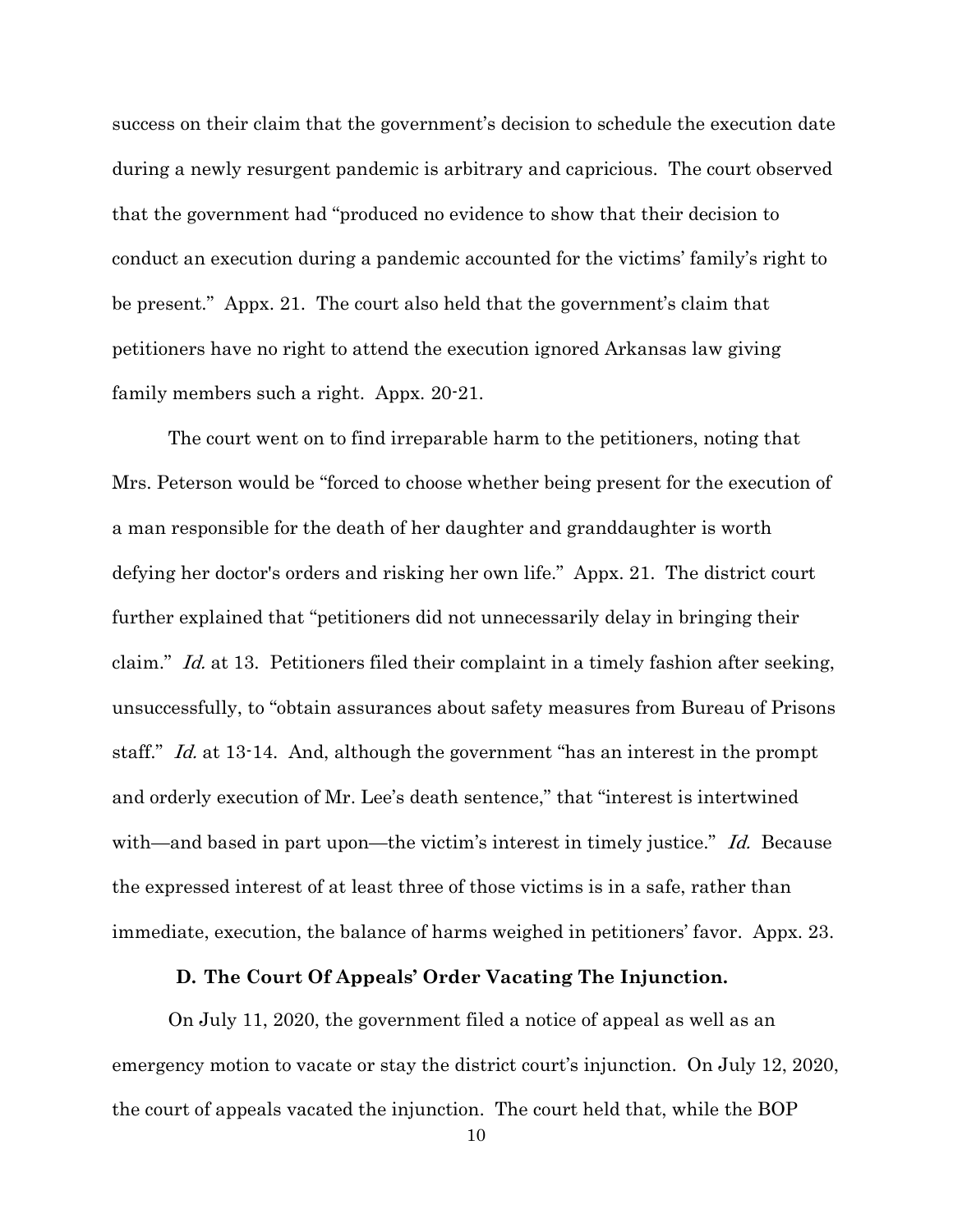regulations concerning the manner of execution are not "entirely unreviewable," this particular decision is wholly committed to agency discretion. Appx. 4. The court also held that petitioners have no right—under either the FDPA, and the state law it incorporates, or federal regulations—to attend the execution. Appx. 6-8.

#### ARGUMENT

Under this Court's Rule 23 and the All Writs Act, 28 U.S.C. § 1651, a single Justice or the Court may stay an appellate-court's order pending the filing of a petition for a writ of certiorari. See, e.g., Trump v. International Refugee Assistance Project, 137 S. Ct. 2080 (2017) (IRAP) (per curiam); West Virginia v. EPA, 136 S. Ct. 1000 (2016). "In considering stay applications on matters pending before the Court of Appeals, a Circuit Justice" considers three questions: first, the Justice must "try to predict whether four Justices would vote to grant certiorari" if the court below ultimately rules against the applicant; second, the Justice must "try to predict whether the Court would then set the order aside"; and third, the Justice must "balance the so-called 'stay equities," San Diegans for the Mt. Soledad Nat'l War Mem'l v. Paulson, 548 U.S. 1301, 1302 (2006) (Kennedy, J., in chambers) (citation omitted), by determining "whether the injury asserted by the applicant outweighs the harm to other parties or to the public," Lucas  $v$ . Townsend, 486 U.S. 1301, 1304 (1988) (Kennedy, J., in chambers); see Hilton v. Braunskill, 481 U.S. 770, 776 (1987) (stay factors). Those standards counsel strongly in favor of a stay here.

### I. THERE IS A FAIR PROSPECT THAT THIS COURT WILL GRANT CERTIORARI.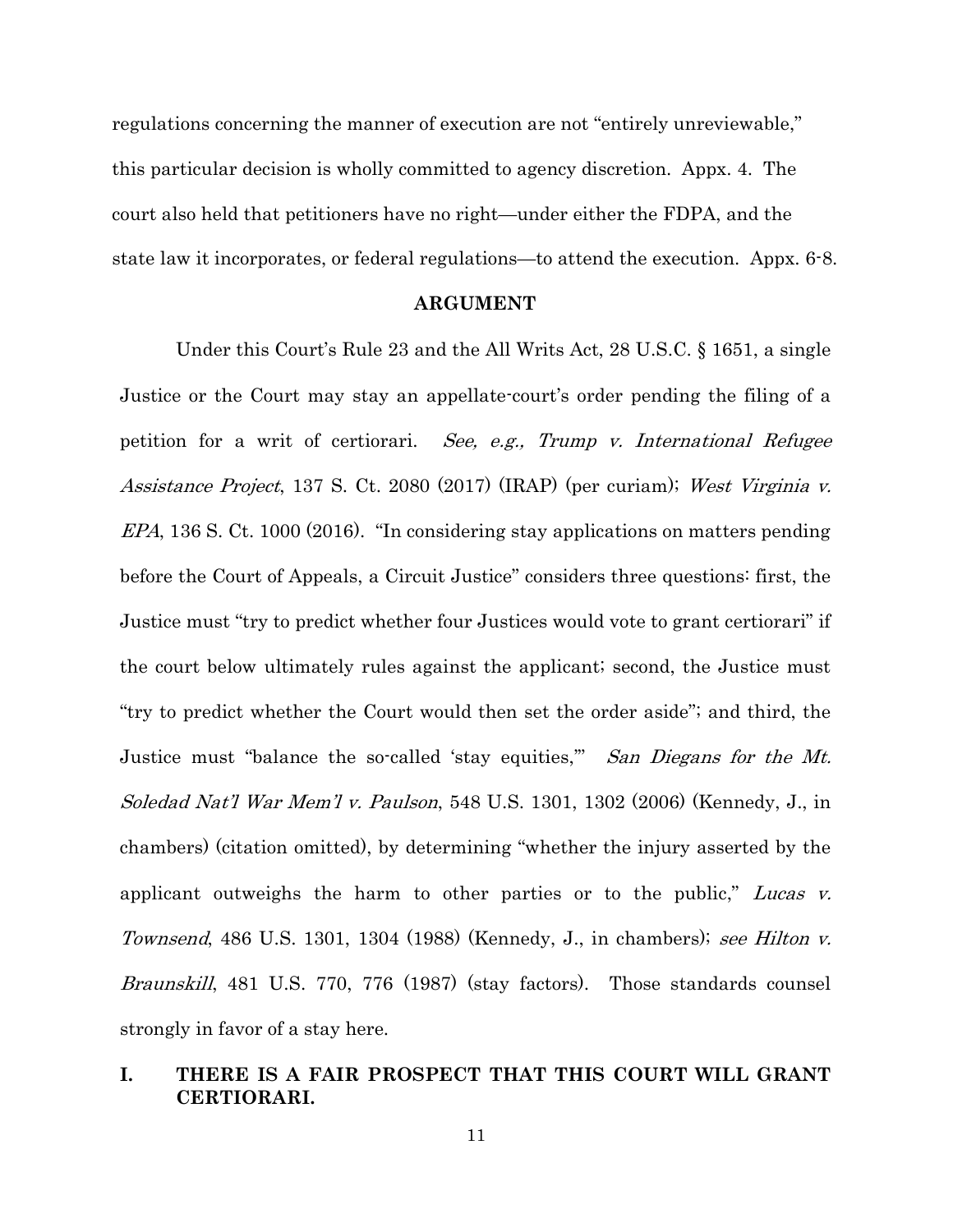Even though the court of appeals reversed the district court's decision granting an injunction, this Court is likely to grant certiorari. See Araneta v. United States, 478 U.S. 1301, 1304 (1986) (Burger, C.J., in chambers) ("such matters cannot be predicted with certainty"); Bd. of Educ. of City of L.A. v. Super. Ct. of Cal., Cty. of L.A., 448 U.S. 1343, 1347 (1980) (Rehnquist, J., in chambers) (comparing this exercise to "the reading of tea leaves"). This case involves a question of exceptional importance: Can the federal government, in imposing the "most extreme sanction available," Atkins v. Virginia, 536 U.S. 304, 319 (2002), disregard the rights of crime victims and their families to attend the execution? The government has argued that, despite its repeated statements that death sentences are carried out in large part in the name of the victim and their families, these family members have *no* interest in asserting their right to attend the execution and seeking to postpone the execution until the resurgence of the COVID-19 virus abates and they can travel safely.

 This case also presents important questions of administrative law, including: (1) whether the government has unfettered and unreviewable discretion to set an execution date regardless of the rights of crime victims (and in the midst of an unprecedented and resurgent pandemic); and (2) whether crime victims are within the "zone of interests" of the relevant statutes and therefore entitled to assert their rights. In addition, this case presents an important question of statutory interpretation, namely, what procedures are included in "the manner prescribed by" state law, as defined by the Federal Death Penalty Act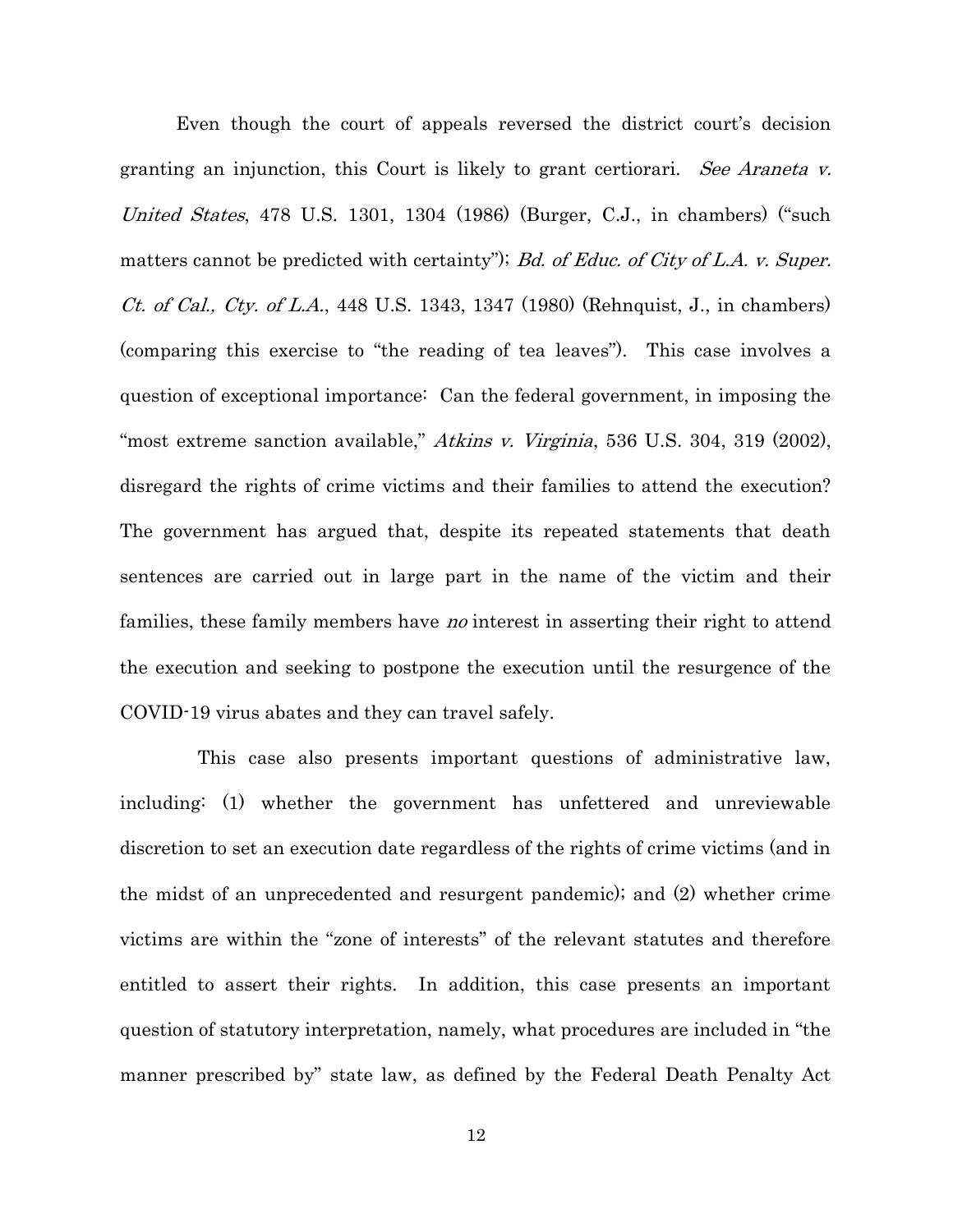(FDPA), 18 U.S.C. § 3596(a), and whether that incorporates binding state statutory law regarding how the execution is to be implemented. See Appx. 6-8.

There are similar claims pending on behalf of spiritual advisors. See, e.g., Hartkemeyer v. Barr, No. 2:20-cv-00336 (S.D. Ind.). And more claims are likely to arise on behalf of other individuals (e.g., members of the press, or counsel to death-row prisoners), who may seek to bring similar claims based on the same BOP regulations. Therefore, there is a reasonable probability this Court will grant certiorari to resolve these timely questions regarding how the pandemic affects the rights of those uniquely tied to the executions.

# II. THERE IS A REASONABLE PROBABILITY THAT THIS COURT WILL HOLD THAT THE SEVENTH CIRCUIT'S DECISION VACATING THE INJUNCTION WAS ERRONEOUS.

There is at least "a fair prospect" that this Court will conclude the Seventh Circuit erred in vacating the district court's injunction. At this stage, petitioners need not show that that outcome is a certainty. The district court correctly granted petitioners' request for a preliminary injunction. In particular, the district court correctly concluded that petitioners are likely to succeed on the merits here.

First, the district court correctly rejected the government's argument that its decision to schedule Lee's execution—in the midst of a pandemic, potentially endangering the lives of participants, witnesses, and the public in general—is committed to agency discretion and therefore unreviewable. The Administrative Procedure Act contains "the strong presumption that Congress intends judicial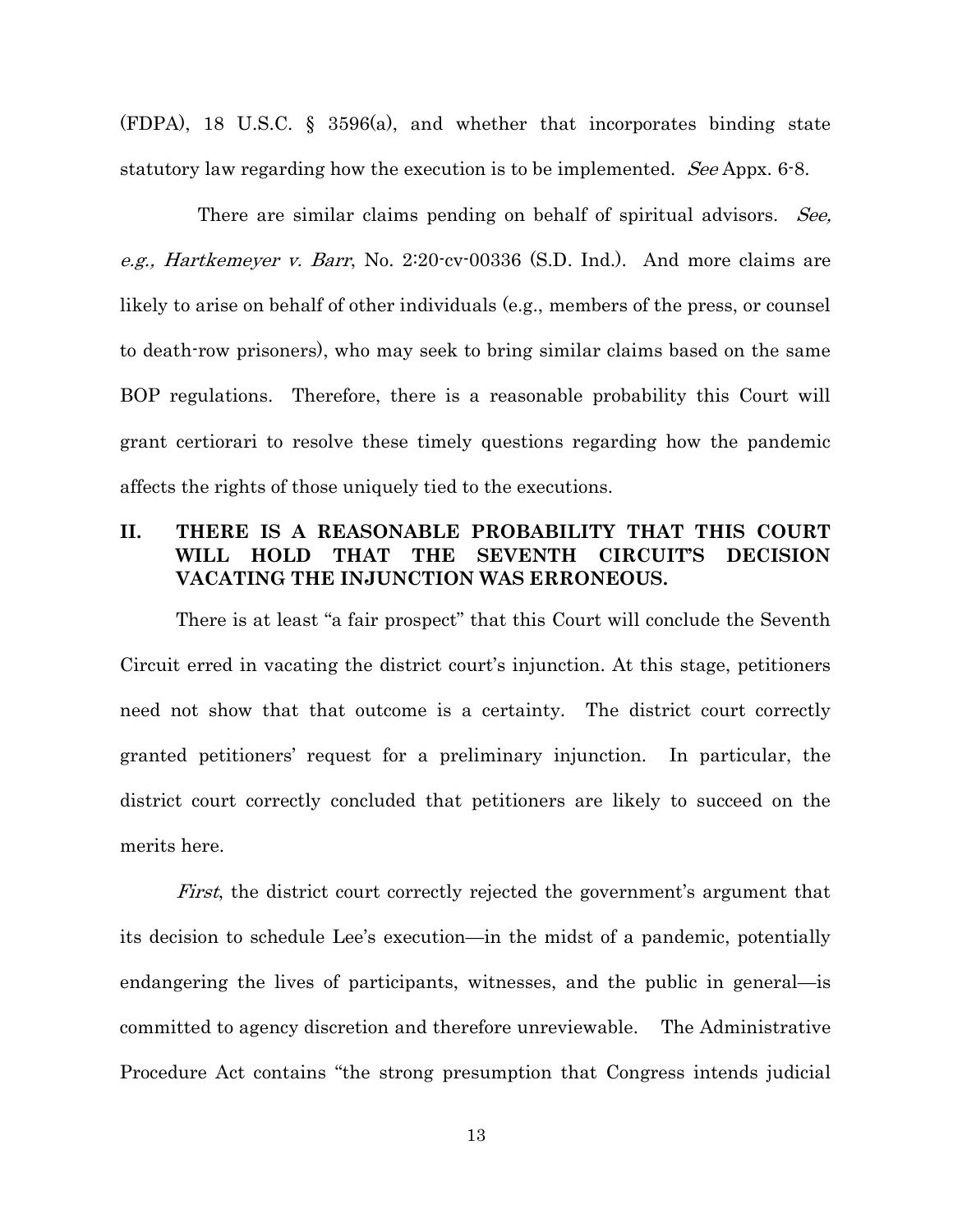review of administrative action." *Bowen v. Michigan Acad. of Family Physicians*, 476 U.S. 667, 670 (1986). Although Congress provided an exception for action "committed to agency discretion by law," 5 U.S.C.  $\S$  701(a)(2), that is "a very narrow exception," *Heckler v. Chaney*, 470 U.S. 821, 830 (1985) (internal quotation marks omitted). The exception applies only if there is "no law to apply." Id. Moreover, "judicially manageable standards may be found in formal and informal policy statements and regulations as well as in statutes." Id. (quoting Steenholdt v. FAA, 314 F.3d 633, 638 (D.C. Cir. 2003) (internal quotation marks and citation omitted)).

Here, there is ample law to apply. The Federal Death Penalty Act (FDPA) states that a sentence of death must be implemented "in the manner prescribed by the law of the State in which the sentence is imposed." 18 U.S.C. § 3596(a). Arkansas has a statute which deals strictly with the "manner of execution," providing for execution by lethal injection. Ark. Code §5-4-617. A separate Arkansas statute entitled "Conduct of execution," provides that victims' family members "shall be present" if they so choose. Ark. Code  $\S 16\text{-}90\text{-}502(e)(1)(C)$ . The rights conferred under this statute do not depend on the method of execution. While the government points to language in the statute that limits the number of family members to "no more than six," the fact that the clear entitlement to attend the execution is limited in number does not establish that the right does not exist.

The court of appeals erred in holding that the FDPA does not incorporate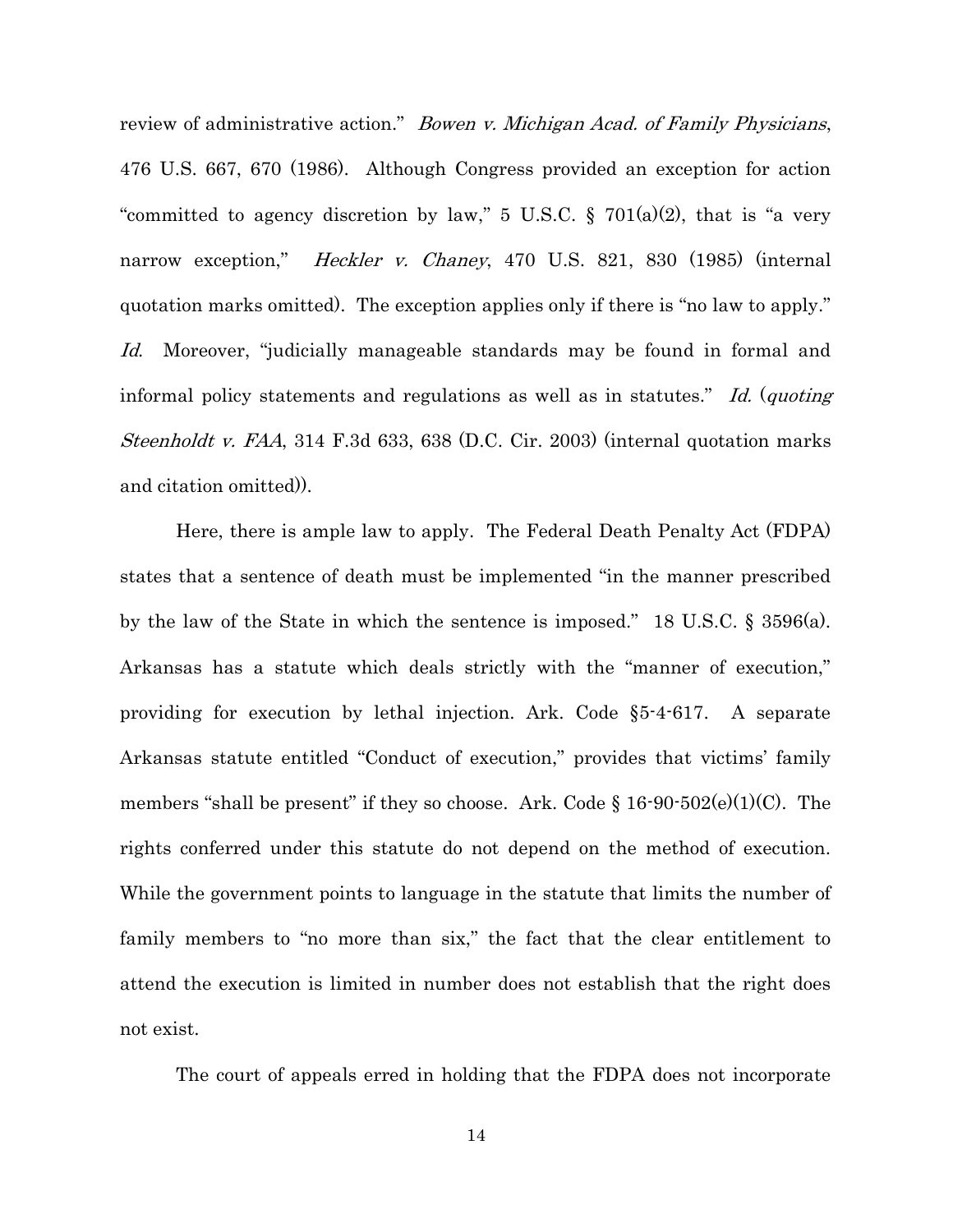Arkansas law regarding witnesses because the right of family members to attend does not involve the "manner" of execution. That is true for two separate and independent reasons. First, that holding is inconsistent with the plain meaning of the term "manner." See, e.g., Merriam-Webster https://www.merriamwebster.com/dictionary/manner ("a characteristic or customary mode of acting;" "a mode of procedure or way of acting"). BOP regulations include the invitation of witnesses among the "procedures" governing executions. 28 C.F.R. § 26.4. And the Arkansas Code section governs the "*conduct*" of the execution. Ark. Code § 16- $90-502(e)(1)(C)$ . That is plainly encompassed in any plain reading of the term "manner."

Second, the FDPA relies on the States to determine which procedures comprise the "manner" of execution. Section 3596(a) provides that the federal government shall "implement[]" a death sentence "in the manner prescribed by the law of the State." Here, Arkansas law prescribes that when implementing an execution, certain relatives of the victim "shall be" present. See Prescribe, Merriam-Webster's Collegiate Dictionary 921 (10th ed. 1994) ("to lay down as a guide, direction, or rule of action"); *accord Prescribe*, Oxford English Dictionary Online; see also In re Bureau of Prisons Execution Protocol Cases, 955 F.3d 133 (Rao, J., concurring) (explaining that "[i]n the death penalty context, the term 'implementation' is commonly used to refer to a range of procedures . . . surrounding executions"). Thus, when implementing a death sentence under Arkansas law, the FDPA mandates the presence of those relatives.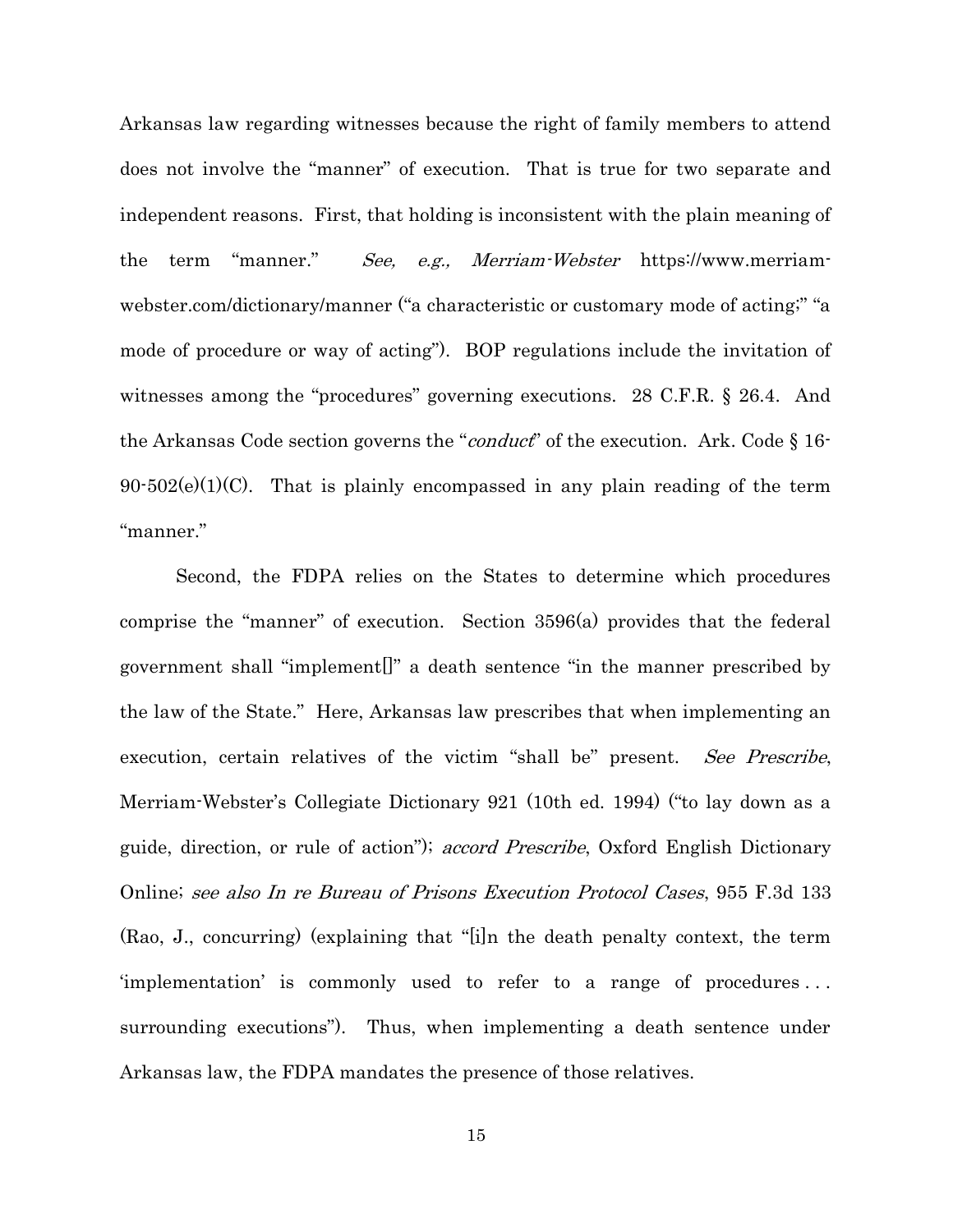Judge Rao's controlling opinion in In re Bureau of Prisons' Execution *Protocol Cases*, 955 F.3d 106 (D.C. Cir. 2020), is not to the contrary. That court held that the FDPA requires the federal government to follow execution procedures "set forth in state statutes and regulations, but not execution procedures set forth in less formal state execution protocols." Id. at 112; see id. at 130 (Rao, J. Concurring). Judge Rao accordingly held that it is within the State's purview to decide which procedures are necessary to implement a death sentence; she did not limit that holding to only certain kinds of procedures. Judge Tatel agreed that the federal government must adhere to state statutes and regulations (although he would have gone further to require adherence to informal protocols). Id. at 146 (Tatel, J., dissenting). Only Judge Katsas read the term "manner" to limit the FDPA's application to the method of execution. See id. at 113 (Katsas, J., concurring). There is no question that the Arkansas provisions governing attendance of the victims' family members at executions are statutory, and thus constitute " the positive law and binding regulations of a state."  $Id$  at 130 (Rao, J., concurring).

The court of appeals incorrectly read the opinions of both Judges Rao and Tatel as limiting the FDPA to lethal injection procedures. Appx. 9. But the fact that those judges referred to the Arkansas statute governing lethal-injection procedure, and not the statute governing which witnesses shall be present during the execution, is simply because the case before them involved those procedures. And while the judges cautioned that the state law will not govern every nuance of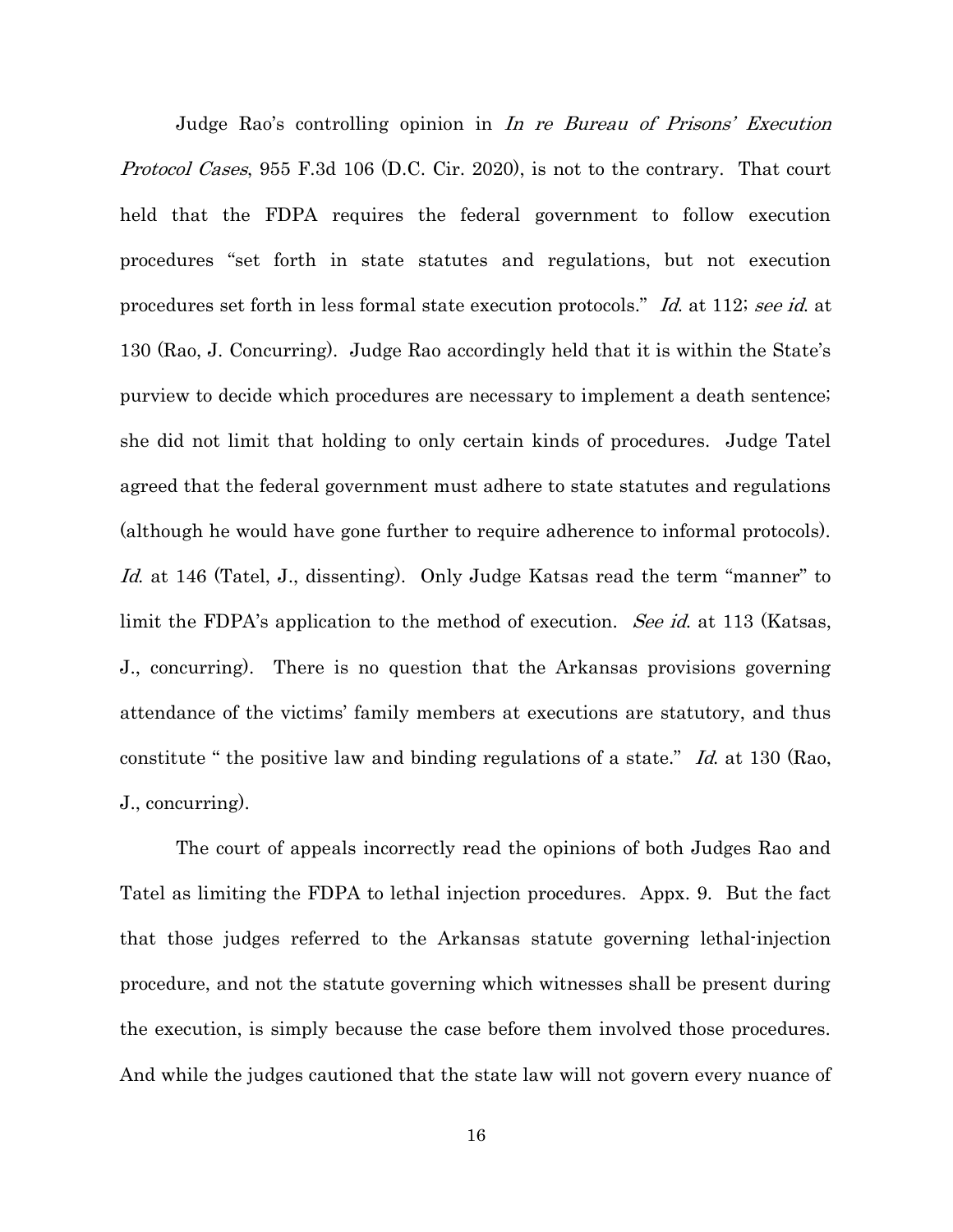a federal execution, they did not stray from the key point that state positive law governing the manner of executions is incorporated through the FDPA.<sup>19</sup>

Even apart from Arkansas law, BOP's own regulations, as informed by its protocols, provide law to apply. BOP regulations govern who "shall be present" at the execution. See 28 C.F.R. § 26.4. And the Federal Bureau of Prisons' Execution Protocol sets forth precisely who the citizen witnesses provided for in the regulation are intended to be: "in identifying these [eight citizen] individuals, the Warden, no later than 30 days after the setting of an execution date, will ask the United States Attorney for the jurisdiction in which the inmate was prosecuted to recommend up to eight individuals who are victims or victim family members to be witnesses of the execution)." Appx. 70-72 (emphasis added). Thus,

<sup>19</sup> The government has previously suggested that because petitioners in the D.C. Circuit case read the statute in a particular way, that reading is binding on petitioners. That is wrong twice over. As an initial matter, statements by another party in a different case are not binding on petitioners here, cf. Taylor v. Sturgell, 553 U.S. 880, 892-893 (2008), just as the D.C. Circuit's conclusions about the meaning of the FDPA are not binding in the Seventh Circuit or on this Court.

More fundamentally, the government misconstrues and misquotes the statements in question. Counsel for petitioners argued that whether a physician and other trained medical personnel are present in the execution chamber is indeed relevant to the "manner" of execution, but that the specific identity of the persons "who [are] in the chamber" is immaterial. See Oral Arg. at 1:01:04-40, No. 19-5322 (D.C. Cir. Jan. 15, 2020). But the execution chamber is not the same as the witness viewing room. As for witnesses, although counsel acknowledged that an inmate would likely not have a right to insist—based on his own preference, not any conflicting state law—that a minor child be present during an execution, *id.* at 1:12:04-:31, or that the government would not have to accommodate conflicting state requirements about the "number of witnesses," Br. for Pls.-Appellees 33, No. 19-5322 (D.C. Cir. Jan. 6, 2020), counsel never said that the federal government could flatly ignore a mandatory state law dictating which witnesses "shall be" present.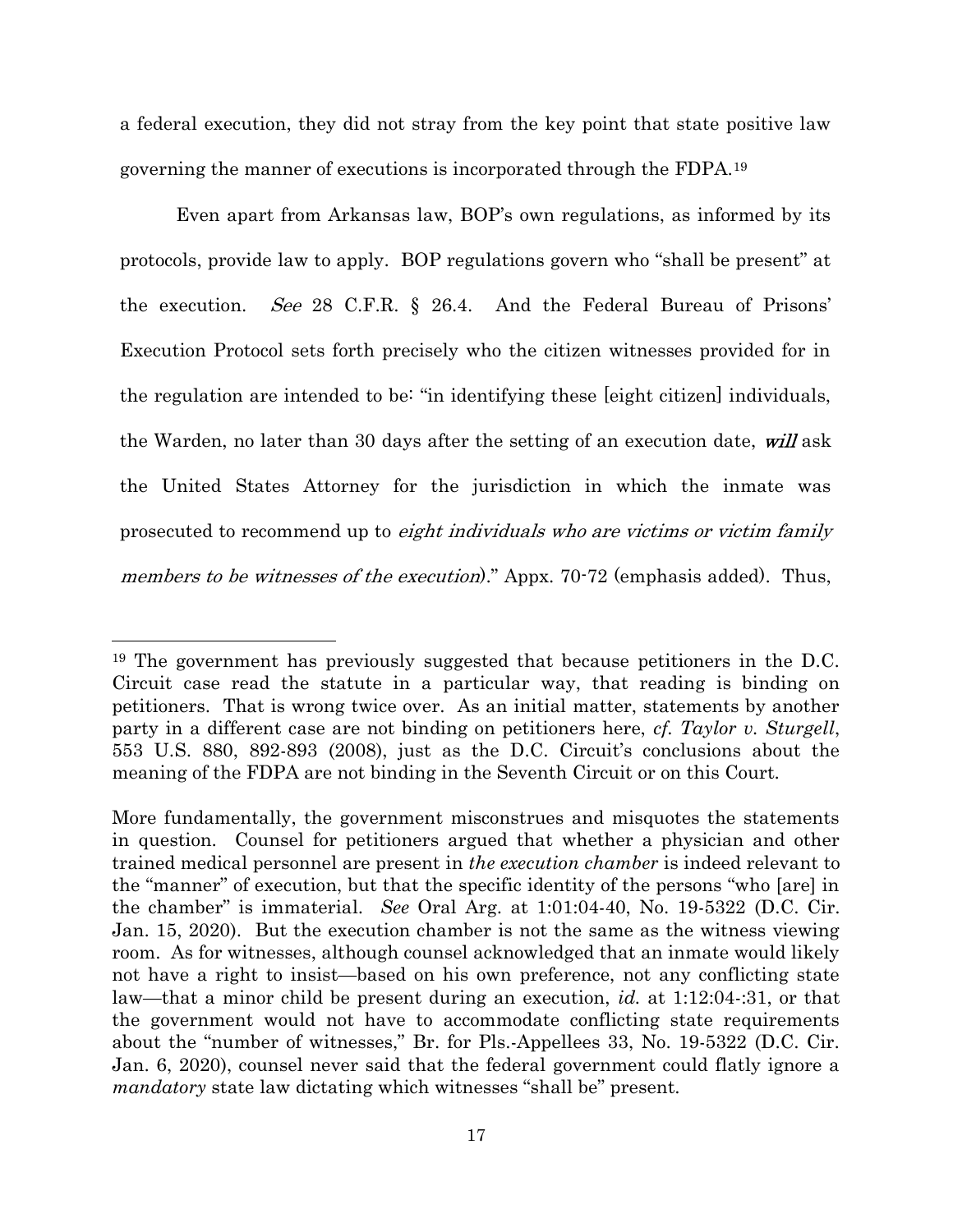the discretion identified by the Seventh Circuit, op. at 8, applies only when *more* than eight eligible victims or family members seek to attend. The court of appeals' holding to the contrary did not address the application of this protocol.

Finally, courts historically have played a role in setting execution dates; and they have recently done so, even after the death sentence implementation regulations were promulgated. See Order Setting Execution Date, United States v. Garza, No. 1:97-cv-00273, Dkt. 18 (S.D. Tex. May 26, 2000); see also United States v. Hammer, 121 F. Supp. 2d 794, 796 (M.D. Pa. 2000) (noting court's setting of execution date, and reviewing claims pertaining to execution implementation). Indeed, both 28 C.F.R. § 26.3 and § 26.4 begin with "[e]xcept to the extent a court orders otherwise." There is no reason why the courts cannot review the decision to schedule the execution in a manner that deprives petitioners of their right to attend.

Second, petitioners fall within the zone of interests of the relevant statutes. The Administrative Procedure Act permits an action to be brought by any party who is "adversely affected or aggrieved by agency action . . . ." 5 U.S.C. § 702. Moreover, Congress intended to "make agency action presumptively reviewable" through the APA. *Match–E–Be–Nash–She–Wish Band of Pottawatomi Indians v.* Patchak, 567 U.S. 209, 225 (2012).

Given the APA's presumption in favor of judicial review, the "zone of interests" test is "is not meant to be especially demanding." *Patchak*, 567 U.S. at 225 (internal quotation marks omitted); see Cook Cty., Illinois v. Wolf, 962 F.3d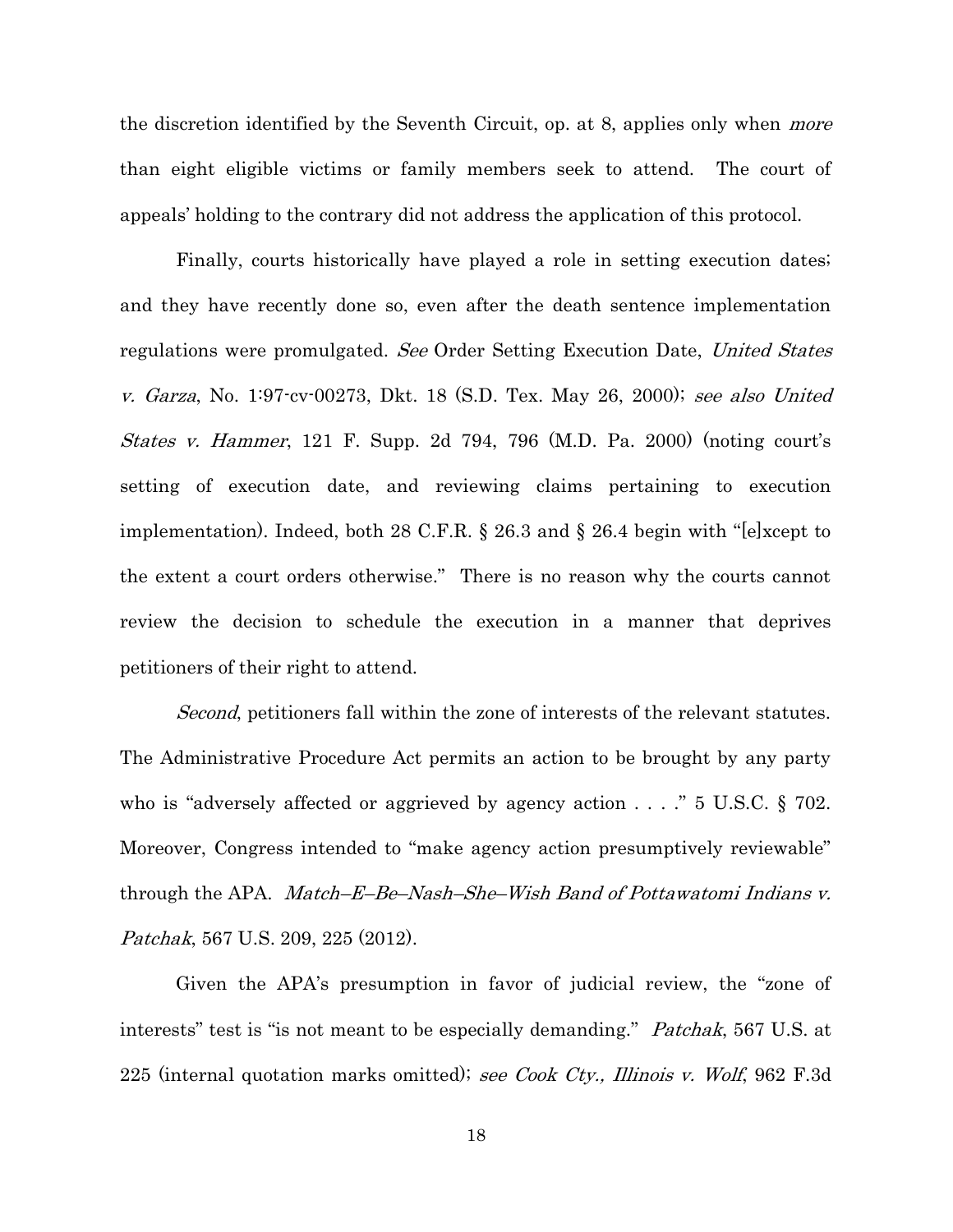208, 211 (7th Cir. 2020). A plaintiff need only be "arguably within the zone of interests" of the relevant statute, and "any doubt goes to the plaintiff." *Patchak*, 567 U.S. at 225. Thus, suit will be permitted unless the plaintiff's interests are "so marginally related to or inconsistent with the purposes implicit in the statute that it cannot reasonably be assumed" that Congress authorized the plaintiff to sue. *Id.* (internal quotation marks omitted).

Despite repeatedly stating that it was pursuing the execution of Lee on behalf of crime victims and their families—which plainly include petitioners—and invoking their interests throughout their litigation, the government now argues that those victims have no interest in the matter. But petitioners are not outside meddlers. As explained above, they have recognized interests and rights in both the criminal proceedings against Lee<sup>20</sup> as well as the execution of his sentence.

In particular, Arkansas law (as incorporated by the FDPA), provides that a spouse, parent, adult sibling, or adult child of the victim "shall be present" at the execution " if he or she chooses to be present." Ark. Code,  $\S$  16-90-502(e)(1)(C). That section covers both Mrs. Peterson and Ms. Gurel. And Arkansas law also recognizes the interests of "[a]ny other adult relative with a close relationship to the victim." *Id.* § 16-90-502(e)(2)(D), (e)(1)(C).

It is therefore not surprising that petitioners have already been selected to attend this execution, as well as the previously scheduled December 2019 execution, pursuant to 28 C.F.R. § 26.4. And, as noted above, BOP's Execution

<sup>20</sup> Crime victims, for instance, have extensive rights to participate in the underlying criminal proceedings. See 18 U.S.C. § 3771.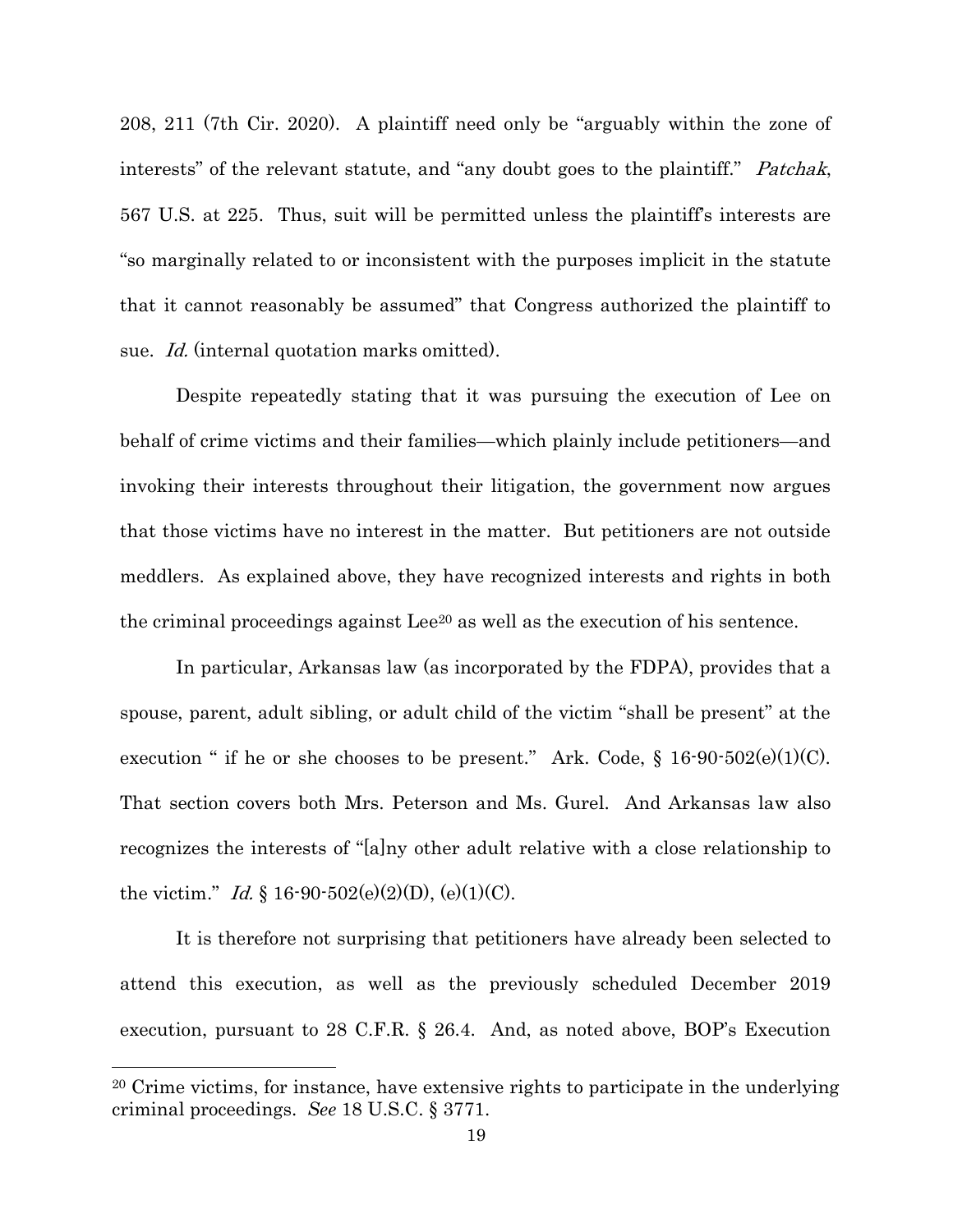Protocol makes clear that the family members of crime victims must be among the "citizen" witnesses to the execution.

The government has asserted that the Arkansas law does not permit "anyone" to "attend an execution at their preferred time" or require officials to "plan an execution around witness schedules." Govt. Ct. App. Mtn. at 14. But that says nothing about the right of family members to attend the execution. And it ignores the question here: whether petitioners are arguably within the zone of interests of the statute. The Arkansas statutes, along with BOP's regulations and protocols, are more than sufficient to bring them arguably within the zone of interests for the purposes of an APA challenge.

Third, defendants' decision was arbitrary and capricious, and not in accordance with law. A reviewing court must "hold unlawful and set aside agency action . . . found to be . . . arbitrary, capricious, an abuse of discretion, or otherwise not in accordance with law."  $5 \text{ U.S.C.}$  §  $706(2)(\text{A})$ . Agency decisions must be based on "reasoned decisionmaking." Motor Vehicle Mfrs. Ass'n of U.S., Inc. v. State Farm Mut. Auto. Ins. Co., 463 U.S. 29, 52 (1983). An agency decision is arbitrary and capricious if the agency "relied on factors which Congress has not intended it to consider, entirely failed to consider an important aspect of the problem, offered an explanation for its decision that runs counter to the evidence before the agency, or is so implausible that it could not be ascribed to a difference in view or the product of agency expertise." Id. at 43.

The Attorney General's decision to schedule Lee's execution in the midst of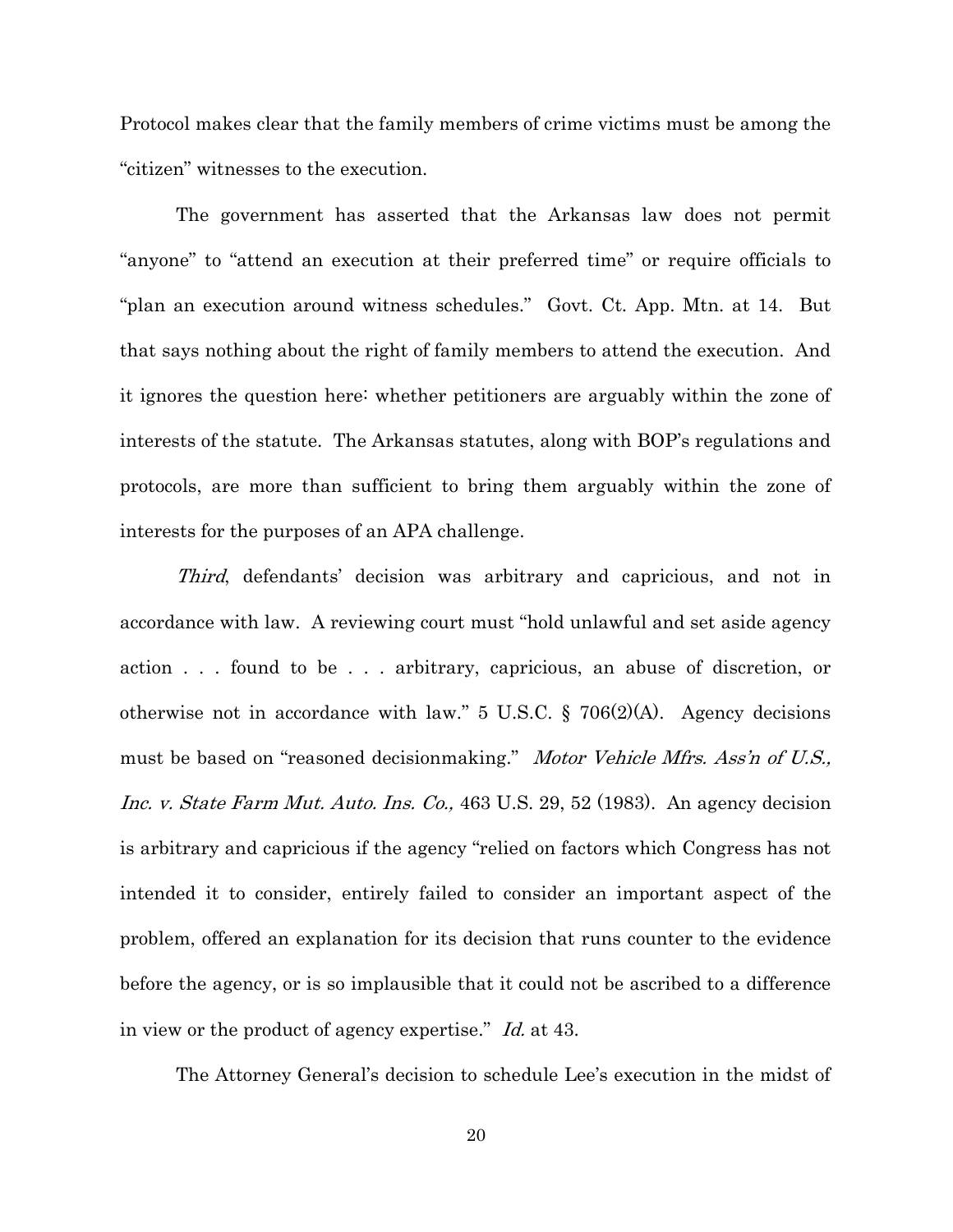a resurgent global pandemic is arbitrary and capricious. The Attorney General chose to schedule the first federal execution in 17 years at a time when it is not only dangerous to travel but goes against guidance from the federal government's own public health agency. At a time when the courts are not holding in-person proceedings and the lawyers with cases before those courts are working safely from home, the government presses ahead.

The government failed to consider the consequences of scheduling this execution in the midst of the most devastating global pandemic in the past century. Defendants' decision not only puts petitioners at risk of a potentially fatal illness, it imposes the same grave risk on everyone petitioners come into contact with, including the health care workers who routinely care for Mrs. Peterson.

The government points to safety measures that have been instituted for those who attend and participate in the execution. But at no point does the government address the risks of traveling to the execution. Indeed, the government's motion belittles both petitioners and their safety concerns by referring to their purported travel "preferences" and supposed "willingness" to attend the execution. Motion, at 1. But petitioners are willing to attend the execution. Ms. Gurel and Ms. Veillette were ready to travel in December when final arrangements had been made. As Mrs. Peterson stated, she prays daily for her lost daughter and granddaughter and hopes to find peace in attending. Dkt. 17-1, at 4. But attempting to travel from Arkansas—where COVID-19 cases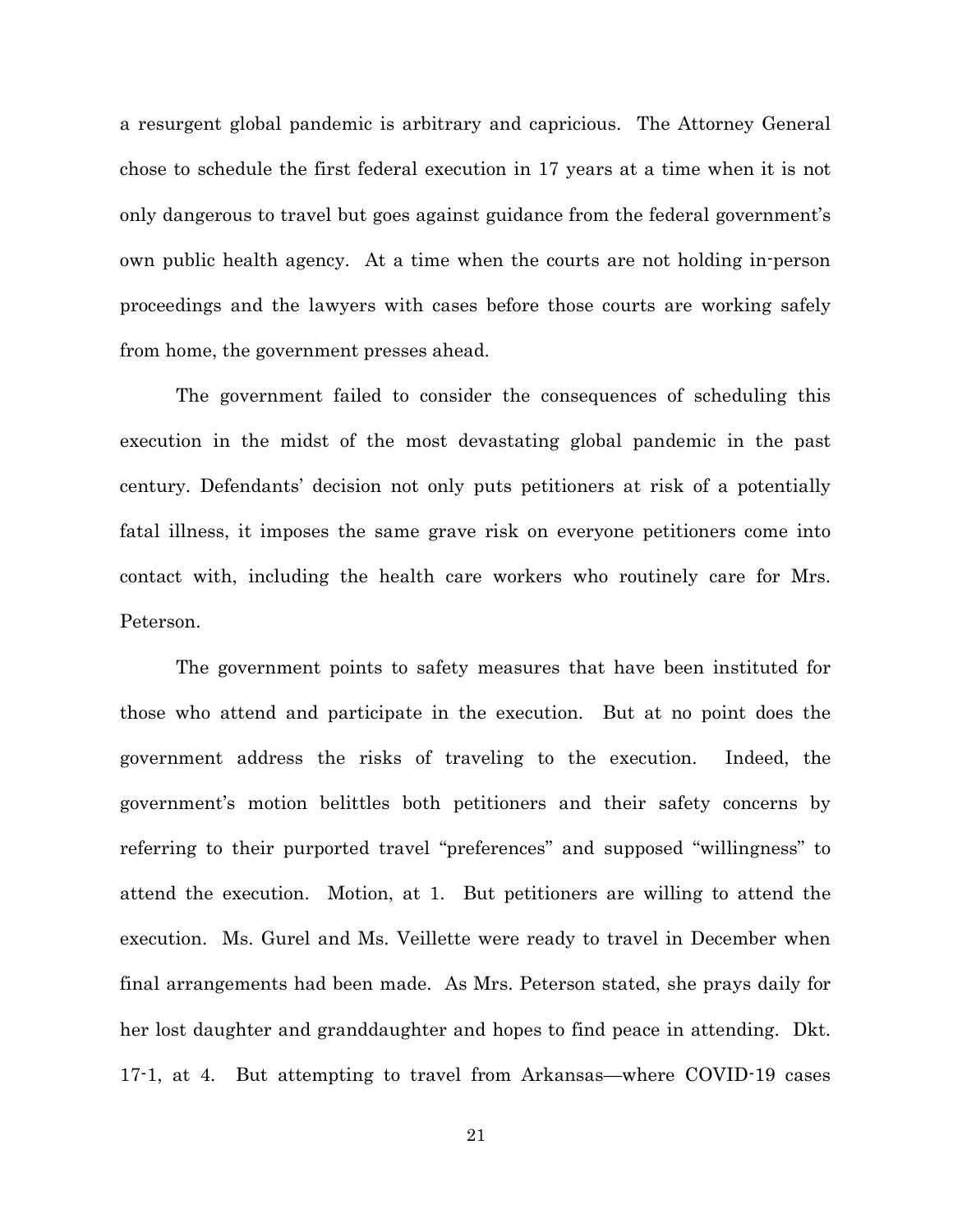currently are spiking—to Indiana for the execution will expose her to undue risk.

The court of appeals reasoned that petitioners' claim fails because no federal statute or regulation gives them the right to attend the execution. Leaving aside Arkansas law and the BOP's mandatory protocol, the court of appeals' reasoning fails to consider that petitioners, as close family members of the victim, had already been invited to attend the execution. This case is not just about *scheduling*; it is about the duty to keep those exercising their right to act as witnesses safe. Just as it would be arbitrary and capricious for the government to schedule an execution during a prison riot, endangering staff and witnesses, so it is arbitrary and capricious to do so during a pandemic, when witnesses, staff, and the public will be endangered.

The government attempts to portray the district court's ruling as allowing any potential witness to dictate the Attorney General's choice of a date for an execution. The district court's ruling suggests nothing of the sort. All the court's decision requires is that the government consider the danger to close family members of the victims from traveling and attending an execution to which they have already been invited.

The safety measures touted by the government are of little comfort to petitioners. Not only do those measures fail to address the dangers of travel, but they are wholly insufficient to protect petitioners, particularly in light of petitioners' serious medical conditions. For instance, the Mr. Winter stated that FCC Terre Haute staff are required to undergo daily temperature checks and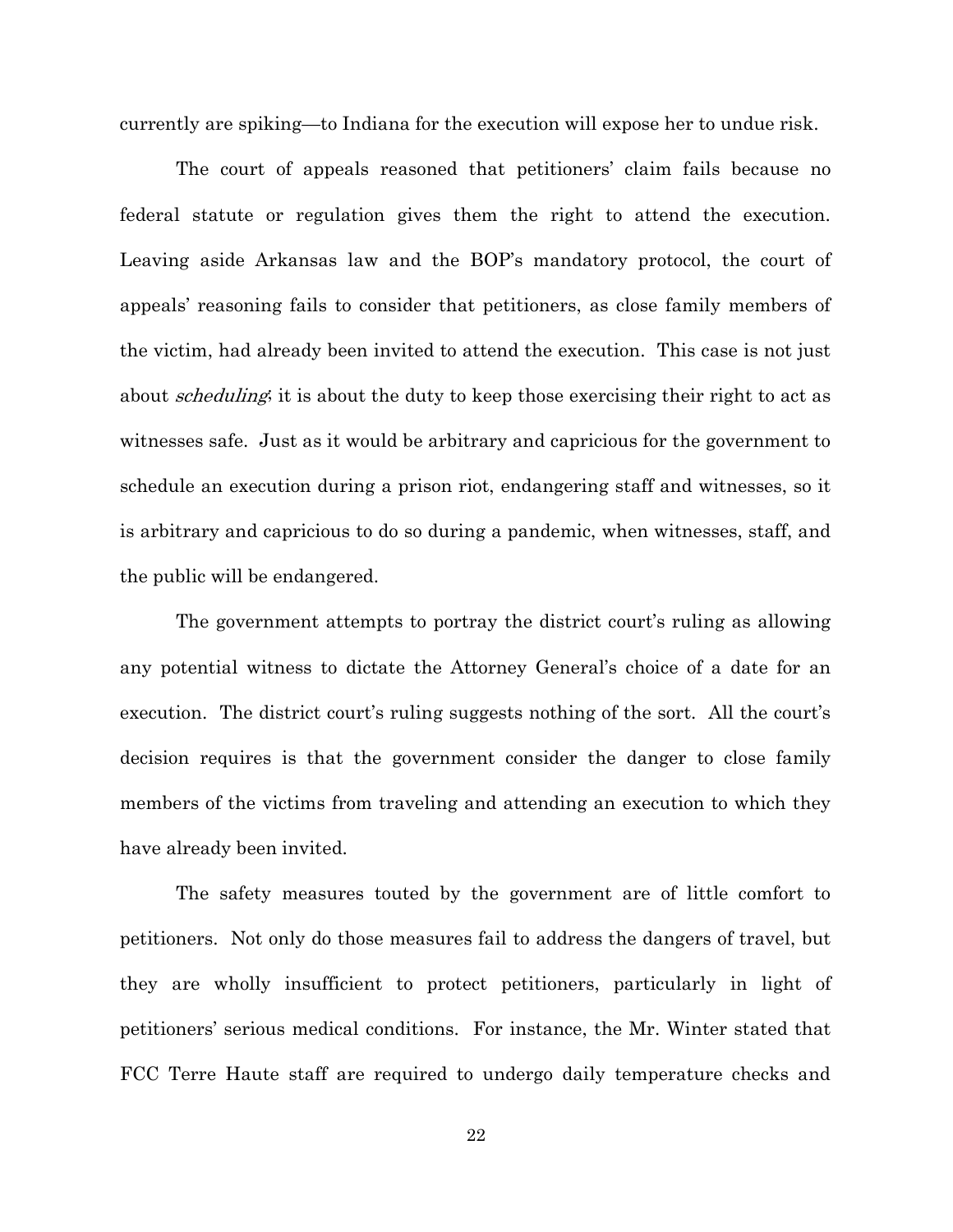symptom screenings. However, he specified no similar measures that will be taken with regard to the many others who will be present for Lee's execution, or to those who might be asymptomatic, and even stated that BOP had "no plans to conduct COVID testing on individuals involved in the execution in advance of the execution." See id. 17. That is particularly concerning in light of the government's revelation, just a day ago, that a Terre Haute staff member has tested positive for COVID-19; that he interacted with prison officials and went to the death-row facility after the time of his exposure; that he was not wearing a mask at all times; and that the government cannot confirm everyone with whom he came into contact. See Dec. of Rick Winter, *Hartkemeyer v. Barr*, No. 20-cv-336 (S.D. Ind. July 12, 2020), Dkt. 77-1 ¶¶ 6, 7, 9.

 Nor can the government reconcile the fact that BOP has suspended all visitation, including legal visits, at the FCC Terre Haute complex due to the dangers of COVID-19, with its decision to proceed with an event requiring an influx of people all at one time traveling from all over the country. The death toll from COVID-19 has significantly increased in the past few weeks; FCC Terre Haute is currently experiencing a known outbreak of the virus; and the country is now in the midst of another surge in infections that has caused numerous states to pause their reopenings and health experts to warn of the renewed risk of virus spread. It is arbitrary for Defendants to insist on a random date of execution that so clearly poses entirely unnecessary risks both on petitioners and the broader public.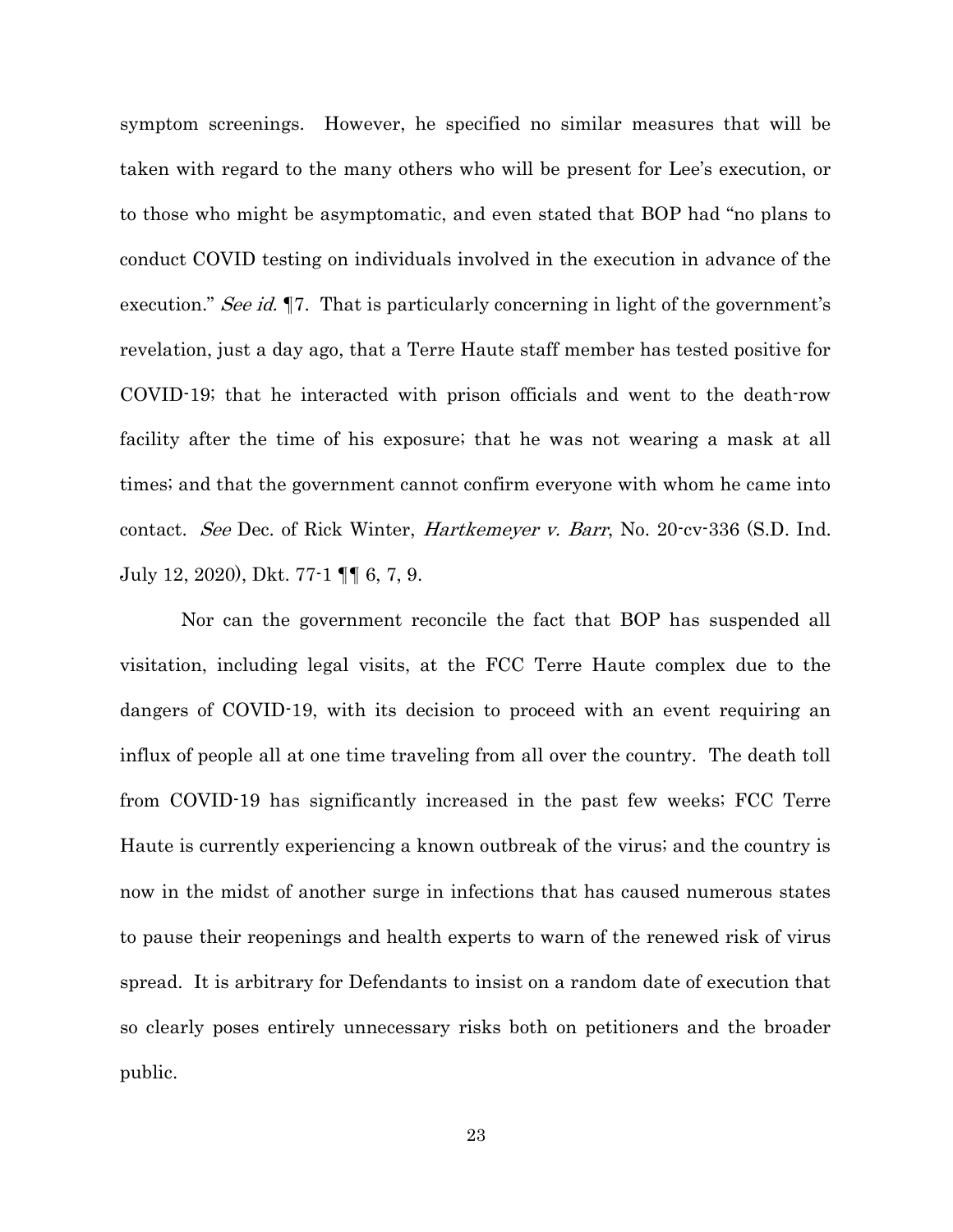# III. PETITIONERS WILL SUFFER IRREPARABLE HARM ABSENT A STAY.

There is a clear "likelihood of irreparable harm if the judgment is not stayed." *Philip Morris USA Inc. v. Scott*, 561 U.S. 1301, 1302 (2010). Petitioners face the unacceptable choice between exercising their right to witness the execution and risking exposure to a deadly disease. If they attend, they risk exposure to a disease that has already killed more than 130,000 people in the United States, and that currently is accelerating at an alarming rate. The risk is particularly acute for Mrs. Peterson, whose age and medical condition significantly endanger her health should she be exposed to the virus. Because petitioners cannot currently safely attend, if Lee's execution goes forward today, petitioners will effectively be denied their right to be present. That is an "irremediable" harm. Ford v. Wainwright, 477 U.S. 399, 411 (1986); cf. Hollingsworth v. Perry, 558 U.S. 183, 193-195 (2010) (per curiam) (staying adoption of a new judicial rule in part based on the absence of "a meaningful comment period").

The government dismisses the risk as "the mere 'possibility'" that petitioners will be exposed to COVID-19. But the government is wrong when it says that the petitioners must prove that it is "likely" they will be exposed to the virus. The unacceptable risk of being exposed to a virus that is ravaging the United States, including the Federal Correctional Facility at Terre Haute, is an injury in itself.

In contrast, the government cannot show that it will suffer irreparable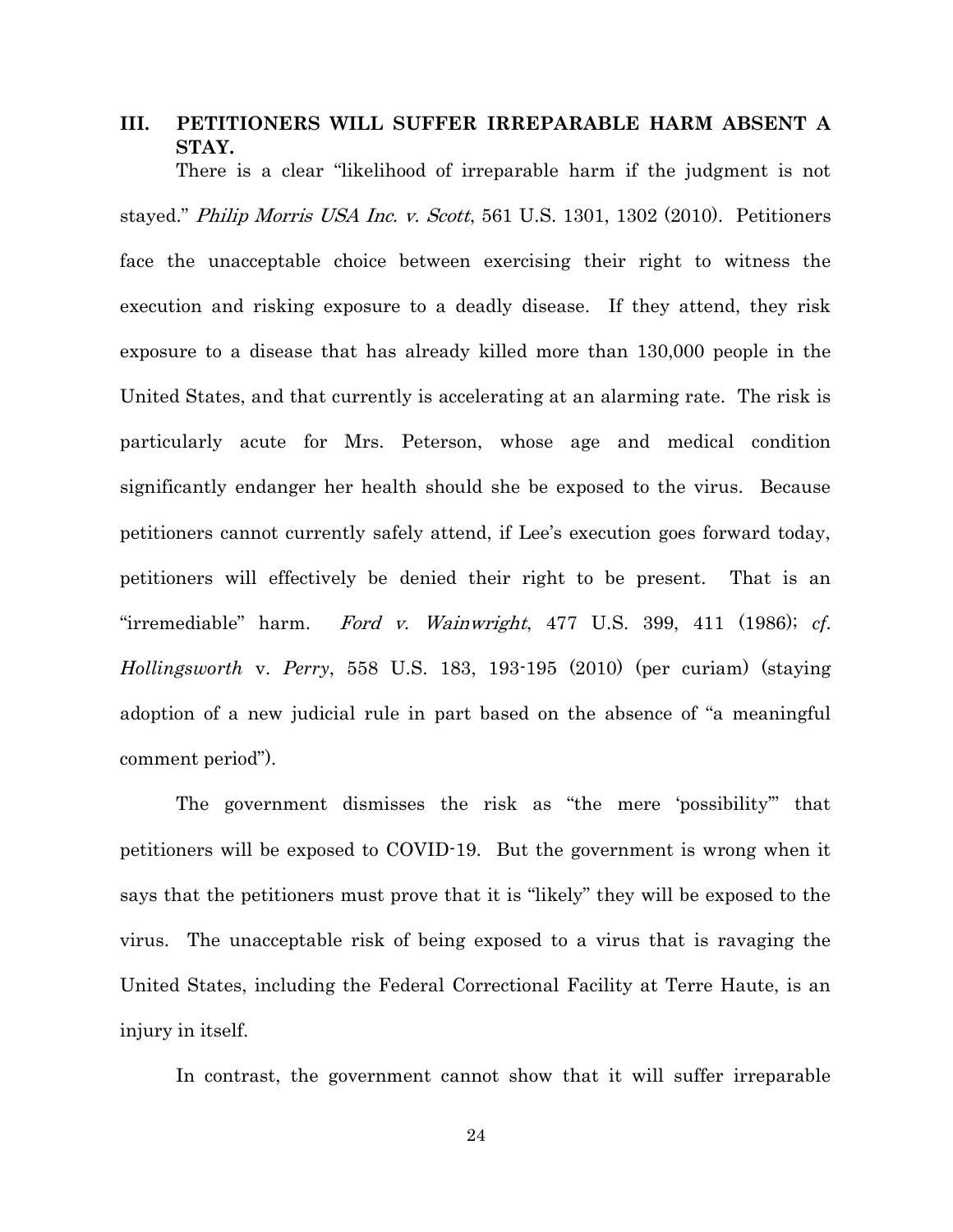injury from postponing the execution of Lee until it is safe for petitioners to attend. The government faces no deadline, nor can it articulate any significant damage from postponing the execution. There is no justifiable reason to carry out Lee's execution in the midst of a global, newly resurgent pandemic, when close family members of the victims in the case, on whose behalf the government has claimed to be acting for twenty years—cannot safely attend.

The government fails to explain why its interest requires the sentence to be carried out now, during a time of spiking COVID-19 cases. Indeed, the government has invoked the need for finality to benefit the victims and their families. And the Supreme Court has recognized that the government's interest in carrying out the sentence is based in part on the interest of the victims and their families. *Bucklew v. Precythe*, 139 S. Ct. 1112, 1133 (2019). That interest can be served once the families of the victims can safely travel and attend the execution.

Second, failure to stay the mandate risks "foreclos[ing] ... certiorari review by this Court," which itself constitutes "irreparable harm." Garrison v. Hudson, 468 U.S. 1301, 1302 (1984); accord, e.g., John Doe Agency, 488 U.S. at 1309. "Perhaps the most compelling justification for a Circuit Justice to upset an interim decision by a court of ap- peals [is] to protect this Court's power to entertain a petition for certiorari before or after the final judgment of the Court of Appeals." *John Doe Agency*, 488 U.S. at 1309 (alteration in original) (quoting *New* York v. Kleppe, 429 U.S. 1307, 1310 (1976) (Marshall, J., in chambers)). Allowing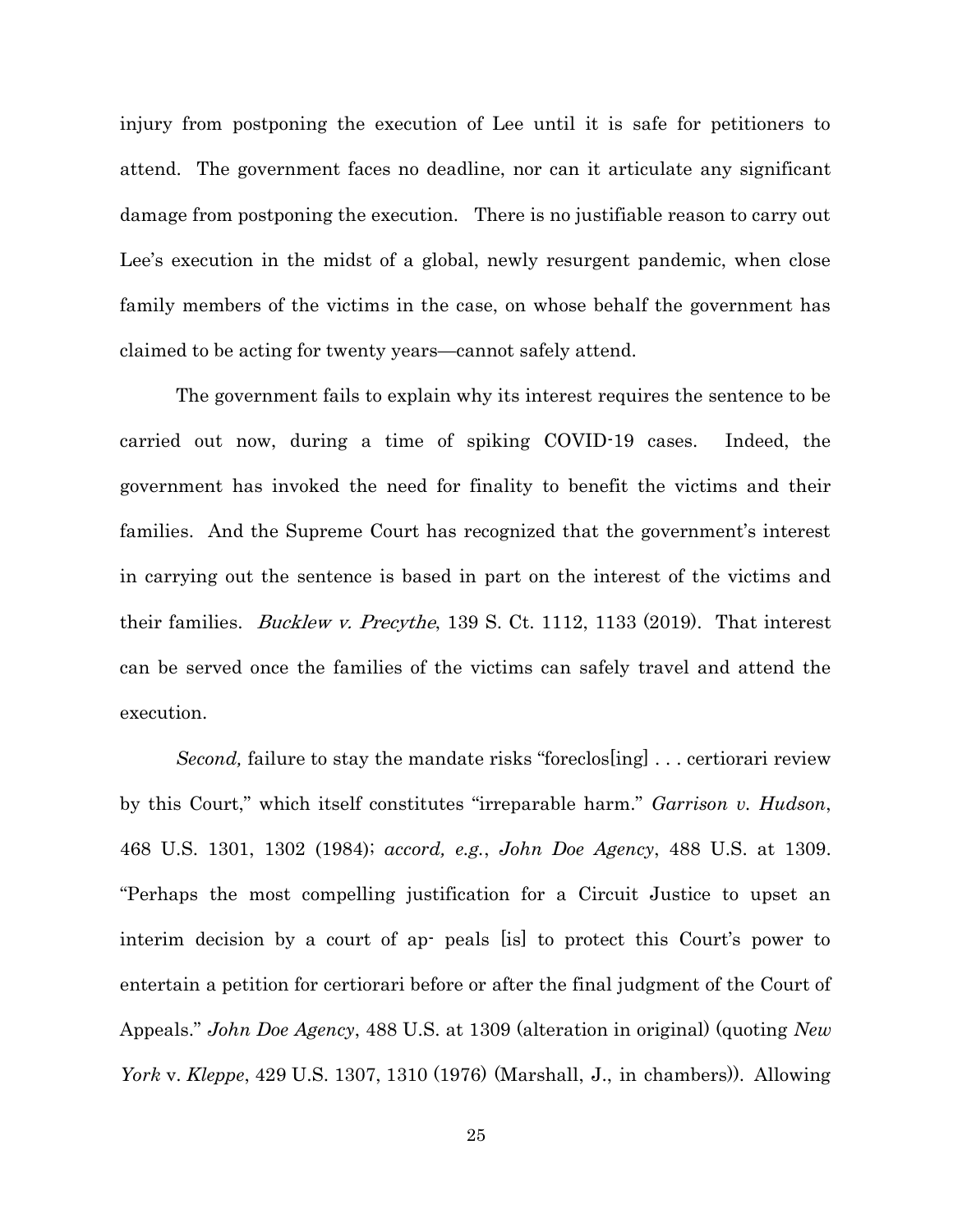the Government to proceed with the execution of Lee without allowing petitioners the ability to attend would "effectively deprive this Court of jurisdiction to consider the petition for writ of certiorari." Garrison, 468 U.S. at 1302. Because "'the normal course of appellate review might otherwise cause the case to become moot, issuance of a stay is warranted." Id. at 1302 (quoting In re Bart, 82 S. Ct. 675, 676 (1962) (Warren, C.J., in chambers)); see also Chafin v. *Chafin*, 568 U.S. 165, 178 (2013) (suggesting that the threat of mootness warrants "stays as a matter of course").

### IV. THE BALANCE OF EQUITIES AND RELATIVE HARMS WEIGH STRONGLY IN FAVOR OF GRANTING A STAY.

In addition to the stay factors identified above,"'in a close case it may be appropriate to balance the equities,' to assess the relative harms to the parties, 'as well as the interests of the public at large." *Indiana State Police Pension Tr. v.* Chrysler LLC, 556 U.S. 960, 960 (2009) (quoting Conkright v. Frommert, 556 U.S. 1401, 1402 (2009)). Because the other factors plainly point in favor of granting the requested stay, this Court need not consider the balance of equities here. But, if it does, this additional factor reinforces that result.

First, "[r]efusing a stay may visit an irreversible harm on [petitioners], but granting it will  $* * *$  do no permanent injury to respondents." *Philip Morris USA* Inc., 561 U.S. at 1305. Granting a stay does not prevent the Government from executing Lee. It will merely allow petitioners and the Government sufficient time to litigate the legality of BOP's decision to schedule an execution in the midst of a surging pandemic when petitioners are unable to exercise their right to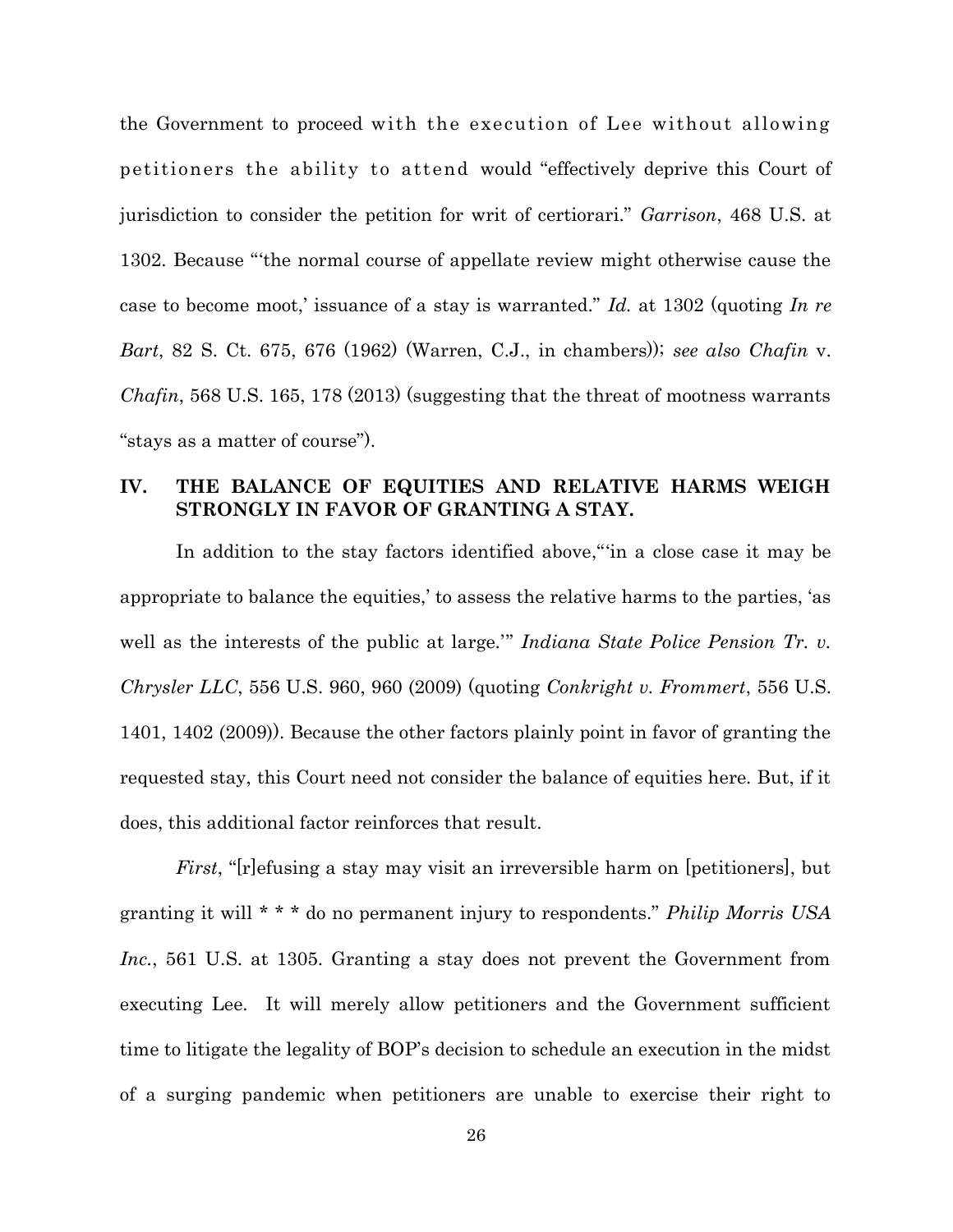attend.

The public interest also supports the district court's decision. The government has repeatedly invoked the interest of petitioners as a justification for carrying out Lee's execution. When the Attorney General announced Lee's current execution date, among others, he stated: "We owe it to the victims of these horrific crimes, and to the families left behind, to carry forward the sentence imposed by our justice system." See n. 1, supra. If the public interest in achieving closure for "the families left behind" is fostered by carrying out the sentence, that interest is undermined by scheduling the execution during a global pandemic that will not allow those families to attend without undue risk.

 Carrying out the sentence threatens harm not just to families, but also threatens to spread infection to the broader community. The government's action places at risk for infection and illness a broad population, including BOP staff, other witnesses of the execution, prisoners, and community members. A peerreviewed study recently released in Health Affairs found, for example, that "cycling [individuals] through Cook County Jail is associated with a 15.9 percent of all documented COVID-19 cases in Chicago and 15.7 percent of cases in Illinois."21 Another study, released in April before the current COVID-19 resurgence, showed that "community spread from infections in jails could add

<sup>21</sup> Spread of COVID-19 From Jail Represents 15.9 Percent of Chicago Community Cases, Health Affairs (June 4, 2020), https://www.healthaffairs.org/do/10.1377/hblog20200604.336387/full/.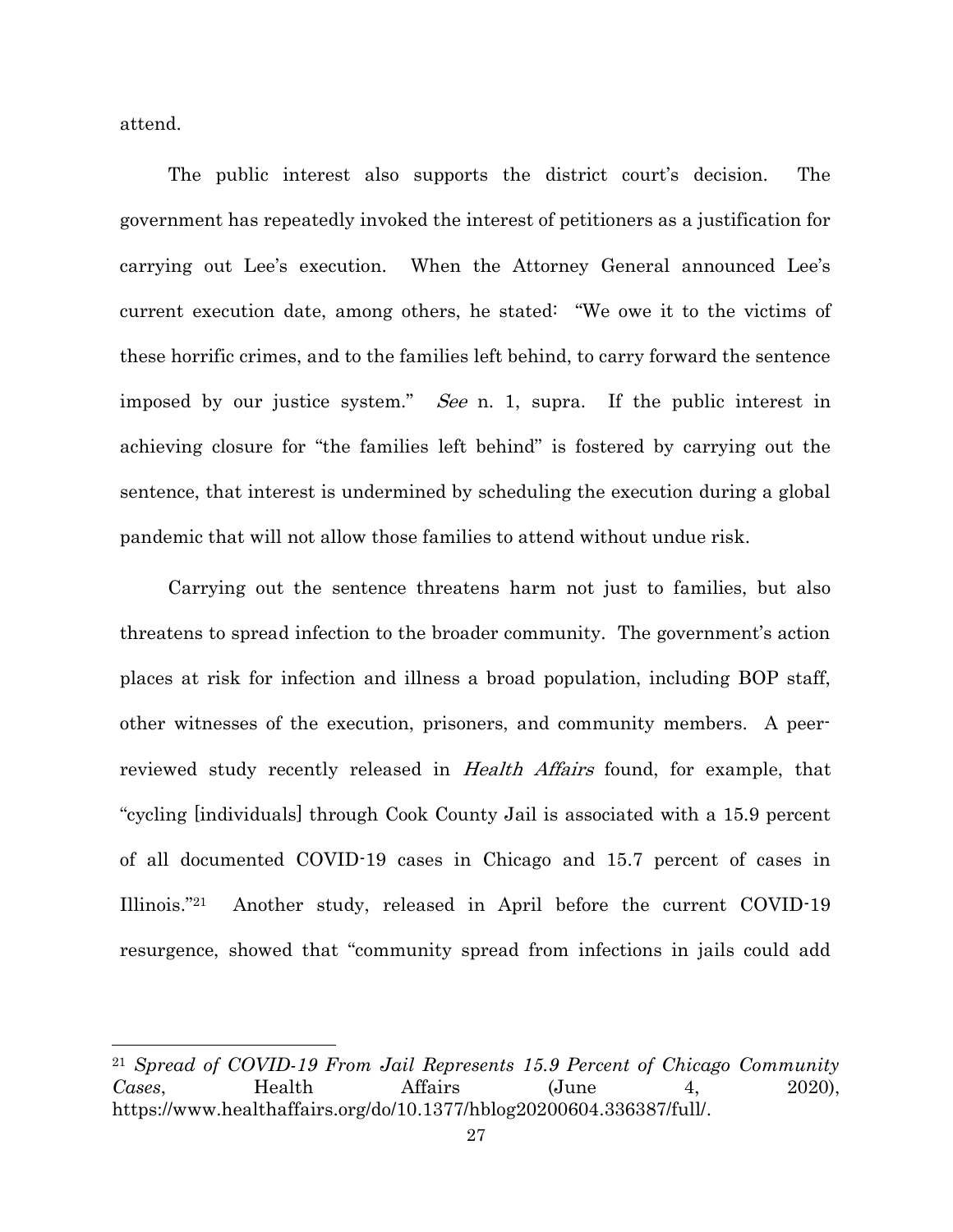between 99,000 and 188,000 people to the virus' U.S. death toll."22 Indeed, after the only execution to take place during the pandemic (in May), the facility where it took place reported an outbreak of 21 confirmed COVID-19 cases one month later.<sup>23</sup>

 It is not in the public interest to send travelers to a prison, where the virus is known to quickly proliferate—particularly a prison with several active cases, including a staff member who recently tested positive and was exposed to others while not wearing proper PPE—and then back out into airports and hotels and their home communities and their families. Delaying Lee's execution until a time when the dangerously resurgent new perils of the COVID-19 pandemic have abated will not only protect those interests, it will also prevent grave, potentially fatal, health consequences to the petitioners, family members in their care, and the general public.

On balance, a stay is therefore warranted. Failure to grant one "may have the practical consequence of rendering the proceeding moot" or otherwise cause irreparable harm to petitioners. Mikutaitis v. United States, 478 U.S. 1306, 1309 (1986) (Stevens, J., in chambers).

<sup>22</sup> Michael Ollove, How COVID-19 in jails and prisons threatens nearby communities, GCN (July 10, 2020), https://gcn.com/articles/2020/07/10/covid-spreadprison-communities.aspx.

<sup>23</sup> See Radford, COVID-19 Outbreak Confirmed at Prison in Bonne Terre, Daily Journal Online (June 19, 2020), https://dailyjournalonline.com/news/local/govt-andpolitics/covid-19-outbreak-confirmed-at-prison-in-bonne-terre/article\_c7222072 e242-513d-871a-c63a9c30cfbc.html.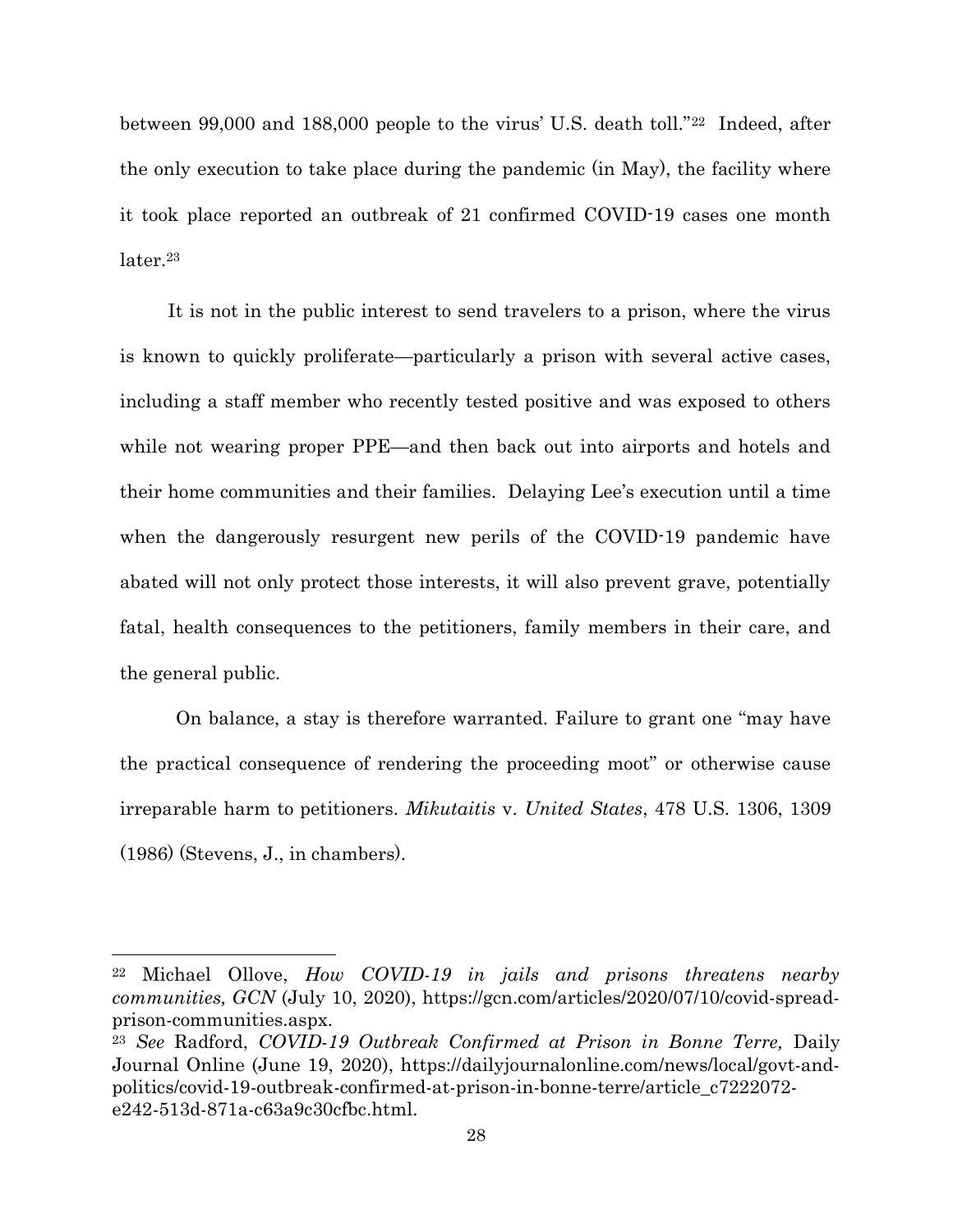#### **CONCLUSION**

For all of these reasons, petitioners respectfully request that this Court stay the order of the Seventh Circuit pending petitioners' forthcoming petition for a writ of certiorari.

H. Baker Kurrus H. Baker Kurrus, PLLC 10816 Crestdale Lane Little Rock, AR 72212 (501) 831-0325 bkurrus@aol.com

July 13, 2020

Respectfully submitted,

/s/ Matthew M. Collette Matthew M. Collette Counsel of Record Jonathan S. Massey Kathryn A. Robinette MASSEY & GAIL LLP 1000 Maine Ave SW, Suite 450 Washington, D.C. 20005 (202) 652-4511 mcollette@masseygail.com jmassey@masseygail.com krobinette@masseygail.com

Counsel for Petitioners